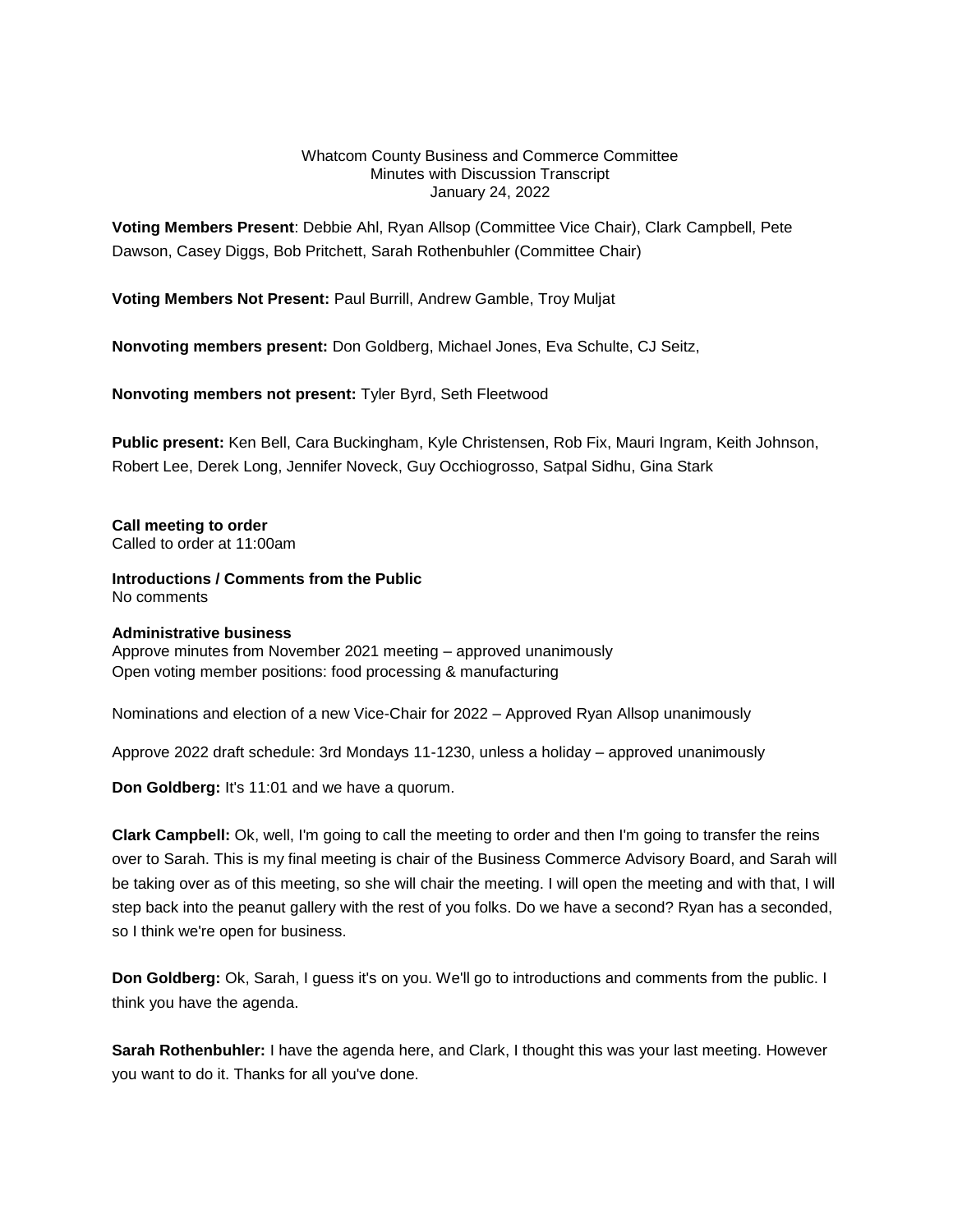**Clark Campbell:** I appreciate the support of everybody on the group, and I look forward to continuing on as the representative for the outdoor recreation sector. I think we have a productive agenda of things to talk about today and going forward.

**Sarah Rothenbuhler:** So, at this point, I'll open it up to comments from the public. Any comments? All right, moving on. We've got approval of the minutes from November 20, 2021. Does everyone approve?

**Clark Campbell:** I will second the motion to approve the minutes.

**Sarah Rothenbuhler:** All right, everybody approved?

**Jennifer Noveck:** Its unanimous.

**Sarah Rothenbuhler:** Unanimous. Ok. Next topic is open voting member positions. We've got the food processing and the manufacturing sectors. We've got a few calls and messages out between Don and I, and some really good options out there. Does anyone want to throw any names out or just wait and see what develops over the next month?

**Don Goldberg:** The other thing I'd add, Sarah, is we just got an update from the county on when everybody's current positions expire. A lot of them will be expiring at the end of this year, so we have to look forward as well as to who will be staying on and if not, start to think about fulfilling a whole bunch of new positions. We all started almost at the same time.

**Sarah Rothenbuhler:** That's excellent. I was actually going to ask for that on our next conversation. Casey, did you have your hand up?

**Casey Diggs:** Thank you so much. Yeah, I was curious if we could get the county council to let the public know, because I know a lot of people watch the meetings. Maybe they could get it on their agenda to get it out there to the public. Our social circles and networks only go so far, but they have a lot more people's ears.

**Don Goldberg:** We can ask them at their Finance Committee meeting to bring it up when it's appropriate, so that everybody who's watching that will know.

**Sarah Rothenbuhler:** It might be a good idea to do a press release too.

**Don Goldberg:** Great idea.

**Sarah Rothenbuhler:** I've touched base with a few members, and I plan on just reaching out to each of our members and seeing if everybody that's currently on the committee is planning on staying on the committee or if anybody's having second thoughts or scheduling challenges. That's OK, too. We've got some good people on the committee, and we've got some good people in the wings willing and available.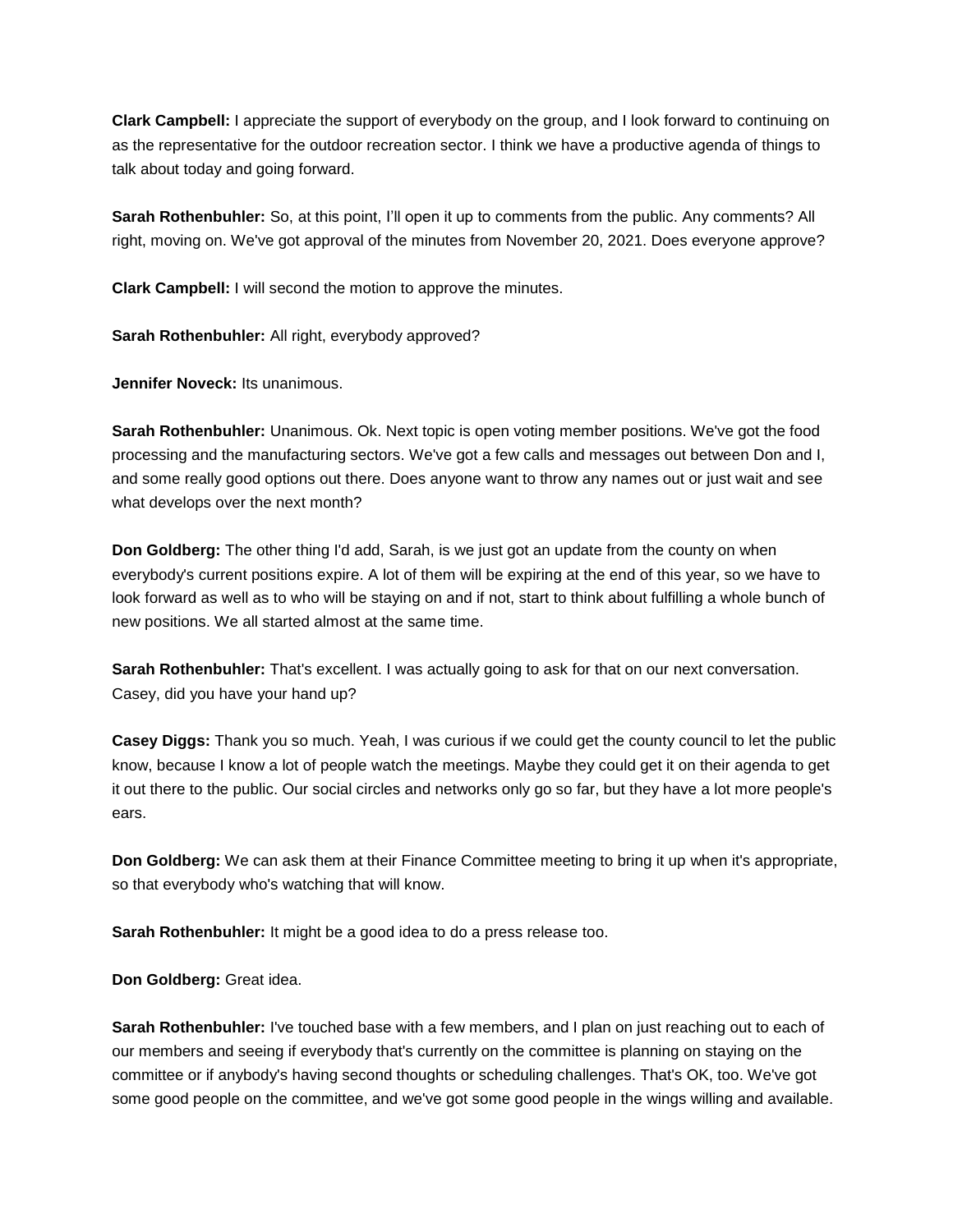Either way, I think we're in good hands, and it's going to be a good year. Anything else on that topic? So, we'll move on to the nomination/election of the new vice chair for 2022.

**Don Goldberg:** The vice chair, as Sarah was this past year, takes the chair position next year in 2023. So, it's to support Sarah and myself and then fill in when Sarah is not available and then be prepared to chair next year.

**Ryan Allsop:** That was not explained.

**Clark Campbell:** And just to clarify that one of the main roles of the chair outside of running the meeting is just working with Don and Jennifer and the vice chair on any subcommittees that we form and also on setting the agenda for this meeting. So what topics are either coming before the council that we want to have a conversation about and get more information on -- particularly if it's something that's relates to business that we feel we should be giving advice to the council on -- and then other things that are happening in the community that have an impact to business and commerce. In this last year, there's been a lot, right, so prioritizing what those are, finding who the speaker could be. They're really working with Don's team to get those folks and presentations lined up, so that we can have a productive meeting. It's not a ton of time, and it is very vital to the operating and running of this. Sarah's been a great support to me in this last period. And then if the chair is not able to be available for whatever reason, then the vice chair can run the meeting. It's not a huge time commitment, but it is important to running and operating this group in this meeting.

**Sarah Rothenbuhler:** I think I only ran one meeting last year where Clark couldn't make it, and I anticipate having very good attendance again this year. I don't see foresee any big challenges with that.

**Don Goldberg:** I guess every year we go through this like silent period now. Do you want to just ask the group?

**Sarah Rothenbuhler:** I don't recall silence at all. I think I was nominated in a split second.

**Pete Dawson:** Following that theme, I'd like to nominate Mr. Ryan Allsop.

**Ryan Allsop:** I feel like I've been set up.

**Clark Campbell:** I will second that nomination.

**Sarah Rothenbuhler:** Are there any other nominations?

**Pete Dawson:** Might be able to get a response out of Bob. Oh, I'll stick with Ryan.

**Don Goldberg:** So, I guess, Ryan, the first thing is whether you would accept the nomination.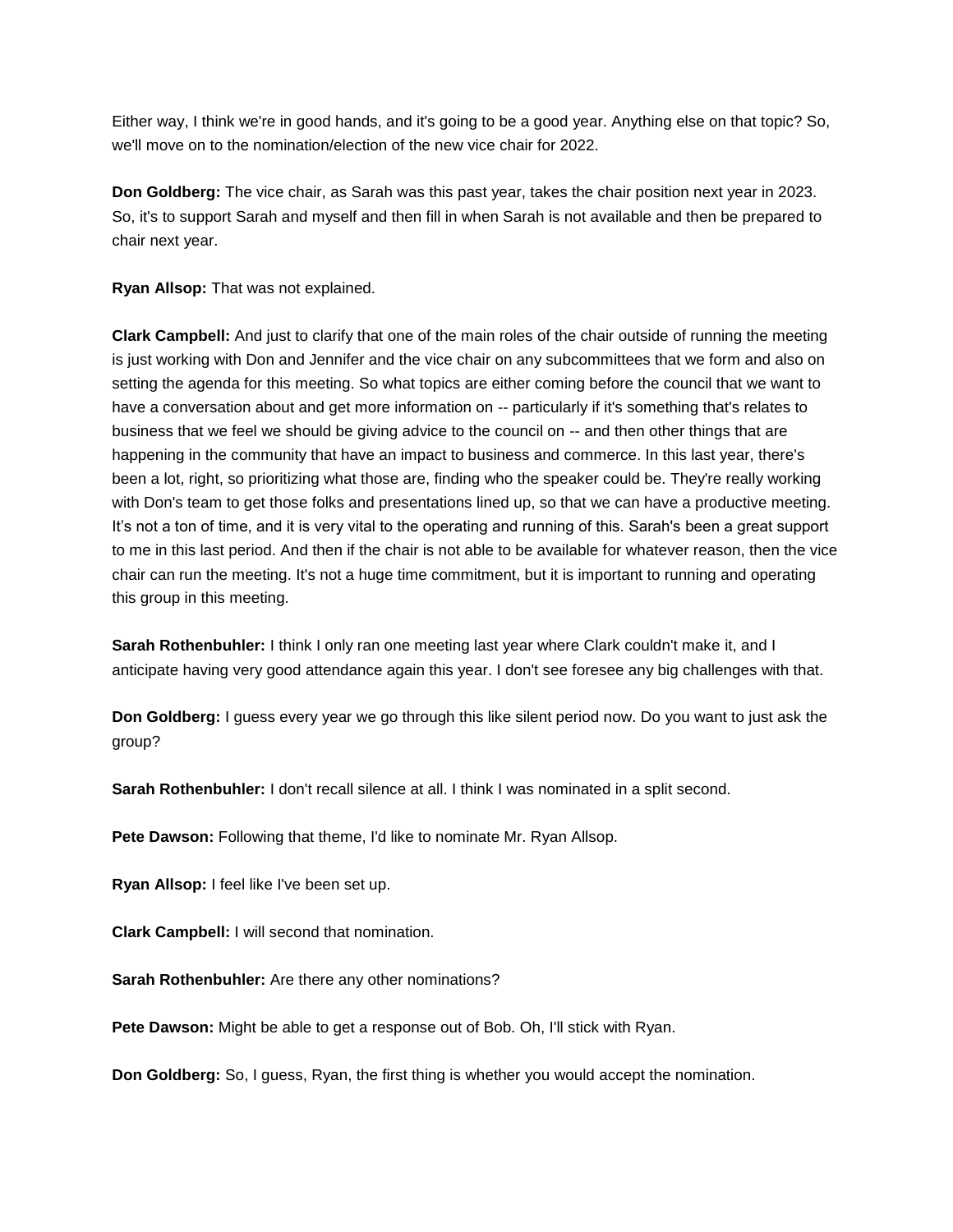**Ryan Allsop:** Yes. I'll, accept the nomination.

**Sarah Rothenbuhler:** That'd be great.

**Don Goldberg:** So, do you want to call for a vote Sarah?

**Sarah Rothenbuhler:** Let's vote on Mr. Ryan Allsop being the vice chair for the Whatcom County Business and Commerce Committee.

**Debbie Ahl and others:** Aye. In favor. Ok.

**Don Goldberg:** The vote is unanimous. Thanks, Ryan.

**Ryan Allsop:** I was made promises.

**Sarah Rothenbuhler:** That's awesome. Thanks, Ryan.

**Don Goldberg:** That's great. Thank you.

**Sarah Rothenbuhler:** Our next topic is approval of the draft schedule to stick with the third Monday 11am to 12:30pm unless there is a holiday where we would move it like we did this month. Is there a motion to approve the 2022 draft schedule?

**Don Goldberg:** Clark seconds.

**Sarah Rothenbuhler:** Ok. All in favor. (Aye, aye). The draft schedule is now the schedule. So, moving forward, we've got an update on flood damages. Is Kyle Christianson here?

**Update on flood damages and looking forward** - Whatcom County Long Term Recovery lead, Former Sumas Mayor Kyle Christensen, CJ Seitz (Business Recovery Taskforce lead)

**Don Goldberg:** Yeah. Kyle's here.

**Sarah Rothenbuhler:** Thank you so much, Kyle, for being here.

**Kyle Christensen:** Yeah, absolutely. Glad to help. For those of you who don't know me, my name is Kyle Christensen. I am the recovery manager hired by Whatcom County out of the Sheriff's Office to oversee and be the county liaison for the flood recovery efforts that are happening. If you have heard of me, I was the former Mayor of Sumas. I've been very involved in the flood response, emergency response as well. For an update, I'm trying to attend as many meetings as possible to get an idea of what's going on throughout the county, and this is a great committee to learn from. The updates: We've had about 734 people as of Friday that have registered with FEMA for the individual assistance FEMA declaration. We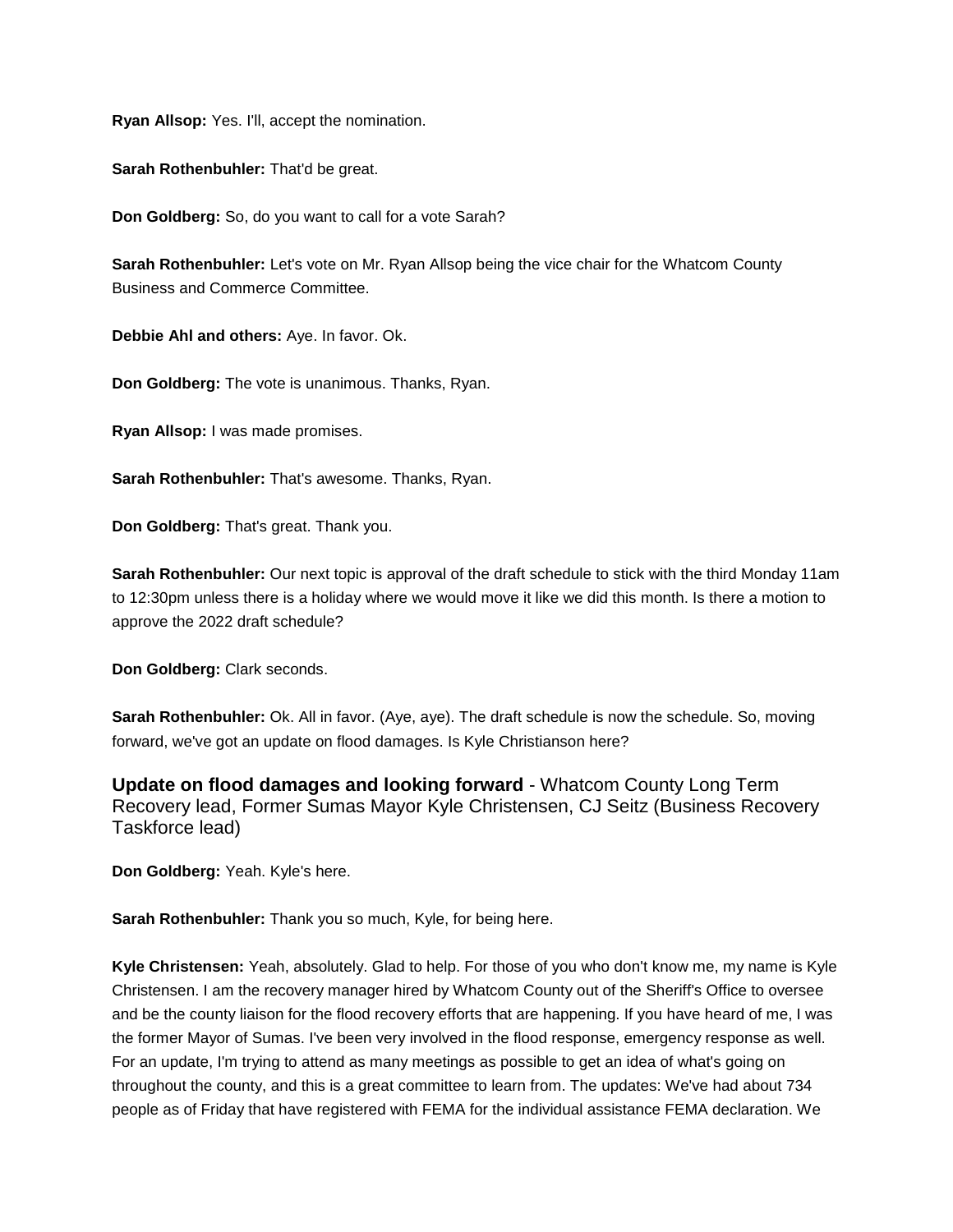anticipate that will continue to go up. The two centers that are active right now are located at the Christ Fellowship Church in Everson at 1208 East Main. They're operating out of that location. They've got a portable trailer set up there where people can come down and register and then also check on the status of their claims. We anticipate them to be on the ground at that location through March 7th, and then we also have another location at the Sumas Christian Advent Church in Sumas right off of Front Street.

As far as the business side of things go, I sit on the Business Recovery Task Force with CJ Seitz from SBDC through Western Washington University. The concerns we're seeing from the business side right now is outside of the SBA loans, we're not seeing a lot of help for local businesses. I had a conversation with the county executive over the weekend about trying to figure out how we can get money to the local businesses that have flooded. I was just talking to a business yesterday in a meeting, and they're thinking about closing an espresso stand here in Sumas. So, I think my biggest concern right now that would be beneficial to this committee is what can we do to help the businesses that have been affected by the flooding? We have some ideas. There's possibly ARPA funding since we're still in the COVID era, and somehow being able to use that money. We're trying to navigate if that's a possibility or access other county funds to be able to assist the businesses. We're talking about, expenses that are not covered by insurance, and so a lot of these business owners are putting in personal money, because a lot of the damages are not covered by their insurance.

One more thing and then I'll stop talking and answer questions. One of the ideas I've floated to CJ for her team is whether there is a way to stimulate the businesses that have been affected by the flood by doing a similar program to what we've done in Whatcom County before where we buy gift cards at these local businesses that need help then give those to some of the flood victims throughout the county. It's one possibility to stimulate those businesses where it's not really direct money to them, but would help drive the economy, help their business, and then also help those who have been affected by the floods. We're throwing all kinds of ideas out there, and I'll leave it at that. I don't know exactly what's in your wheelhouse, but that's an update. I'm happy to answer any questions you guys might have. Thank you for having me.

**Kyle Christensen:** Absolutely. Yeah, I didn't go through the participants. CJ is a great source and she's actually leading that effort, so I would have deferred to CJ first. She's got it together. Go ahead, CJ

**CJ Seitz:** Good morning, everybody. I'm really excited to be here today to talk to this group and hopefully get some insights and recommendations that we might consider. We're really looking at what types of capital could be helpful at this point. On a high level, we have a business recovery task force that's been meeting. We put three separate reports out. We have the data getting collected and that's being headed up by Jen Noveck, who is on this call, and Mike Pullella from the county. We decided to use GIS, and we got Department of Revenue data and overlaid it with the flood area to to find out who the impacted businesses are. What we can tell so far is there is about 535 businesses that would have the potential to have been impacted by the flood. So far, we've heard from 110 and then I heard another 15 came in, but we haven't got that information from Whatcom County. Jen, did you want to add anything about the highlevel data before I move on.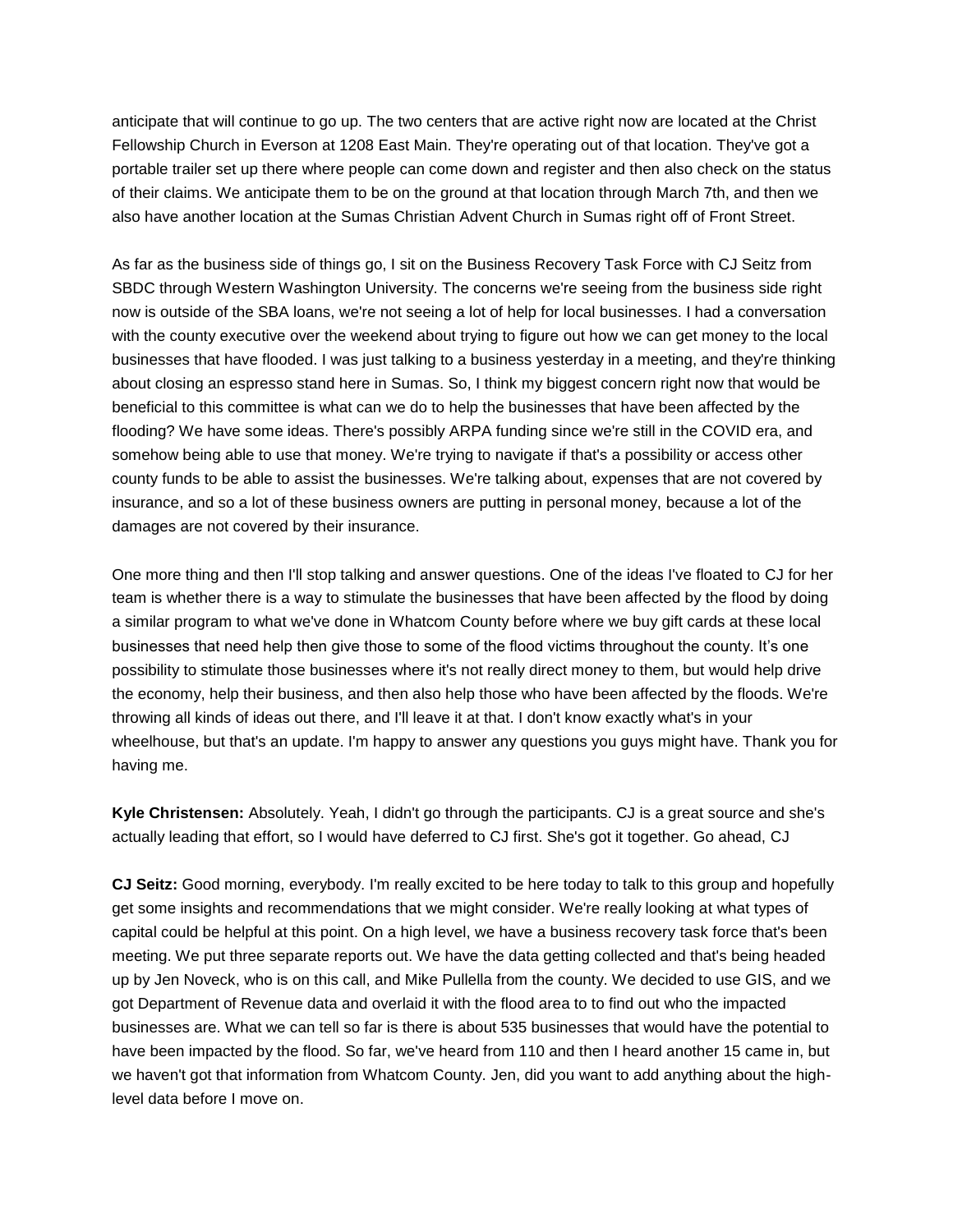**Jennifer Noveck:** There are a couple of things about the reported data. The vast majority of the cases that were reported or from Sumas -- I think it's thirty 35 cases out of the 110 -- that saw some of the largest damage in terms of actual impacts, primarily to inventory. We saw millions of dollars of inventory lost four feet of standing water inside of buildings. As you get a little bit further down the river, the water level starts to drop a bit in the businesses, at least what they're reporting. The data is a little bit inconsistent in terms of owners reporting and then tenants. We have some building owners, for example, in Bellingham that have reported just structural damage, but no damage for the tenants has been reported and then vice versa. Particularly in Sumas, we have a lot of tenants reporting, but not a lot of landlords. We do expect those numbers to go up, but again, some of the assumption about why people haven't reported is those might be businesses that have insurance and/or have just dealt with the situation on their own. We're still asking businesses to please report even if they do have insurance, because it helps us make the case both to the state and to federal authorities that we need some sort of short-term relief funding for businesses. The larger impacts help us tell that story. So, if you have had flood damage to your business and haven't reported, please do that. It doesn't obligate you to anything. You don't have to take out a loan or anything like that. This is literally just so we can make the case to the state to establish a short-term relief fund.

**CJ Seitz:** Thanks, Jenn. So, of those 110 reported damages is \$43million so far in damages. The Recovery Task Force has started to split up into two different sections. One of them is outreach. We want to be proactive and meeting with those businesses and hearing their stories, finding out where the gaps are, and that's being held by Ash Ryder from my office. She's here on temporary assignment for three months. There is a business recovery center that was put up by the SBA that's just for businesses. That is in Everson, and I want to say it's next to Holly's Meat P, right there on the main strip. We're having a business resource meeting to share all of new benefits that are available under the presidential declaration. That's on Thursday. We have the SBA, Employment Security Department, FEMA, and USDA, so encourage folks to come to that if they want to learn more about the products that are available.

The other area is the finance area. We're learning more and more about the gaps in the system. The whole emergency recovery system is predicated upon the idea that the state is going to come in and help before the feds come in. In our state, we have no funding for this. While there is some legislation, that hasn't been funded. So, you can imagine a business now -- what has it been eight, nine weeks that it's been affected -- they don't really have a ton of collateral to go ahead and get some short-term financing. That really is the gap. Even if they do qualify, there are no grants. This is going to be a long term, low interest funding from the SBA. So, you can imagine you don't have any customers, you have economic damage -- folks aren't super pumped to take on more debt at this point.

Of course, we've got working capital payroll, loss of inventory, economic injury. We have been working with Representative Alicia Rule's office. She's introduced House Bill 1975. Both Don and I are testifying on that today for a pilot program for Whatcom County. This is the largest natural disaster we've ever had, and the pilot program would help with that short term financing and setting up a fund. We also are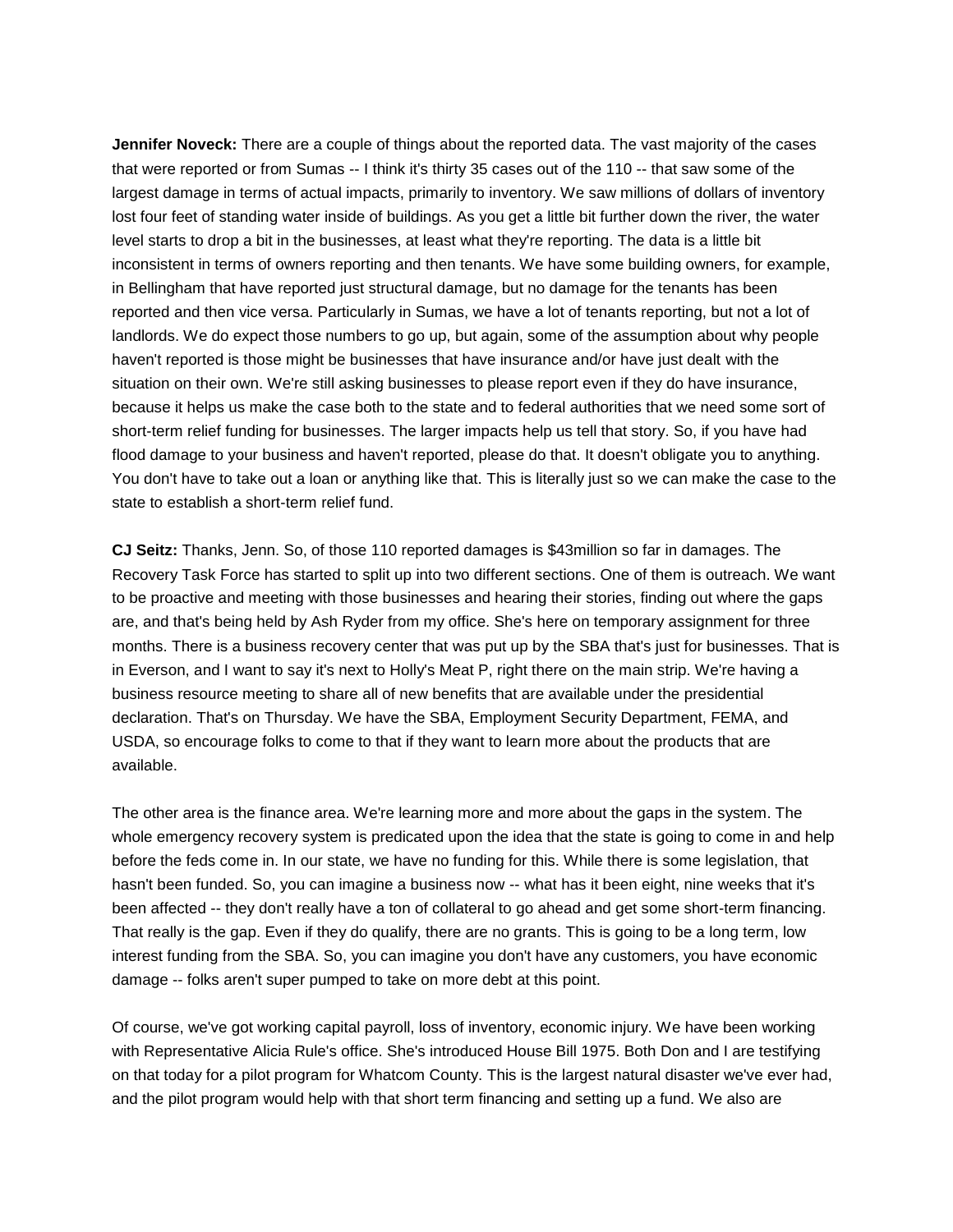working with Mauri Ingram from the Whatcom Community Foundation to set up a private philanthropy fund that could assist these businesses. Before I turn it over for questions, I also wanted to say that some of the data that we've been looking at is just the business survival rates post disaster. According to the Institute for Business and Home Safety, at least 25% of all businesses close up after a disaster and never reopen, and 60% closed within two years. We also all know here that small businesses create two out of three of new private sector jobs and are critical for our economy.

**Ken Bell:** Moreover, when we're looking at these really rural communities and thinking about the places that people gather and the fabric and the character of a community, the likelihood of these businesses surviving isn't super great, right? So, in Sumas, there's not a lot of commerce happening right there. Some of the restaurants have opened to some capacity, but people aren't up there rebuilding yet. They're waiting out flood season, so we're super concerned about the fabric of these communities in particular. Additionally, we have COVID and the border closing. We have people that may have wanted to reopen, but because of supply chain, they can't get the equipment. This is a really sad state that's going on up there, so one of the things that we really were hoping to hear from this group here today is if you have any insights or recommendations specifically for this Private Philanthropy Fund as we go out and start asking people to donate. Do you have any ideas about different kinds of capital that we could be accessing? I'm going to turn it back over to you all if you have any questions. There's a lot of people here on the business task force. If there is anything I missed, please jump in. We're particularly interested in getting to hear from you all today. Thank you.

**Sarah Rothenbuhler:** CJ, thank you. We're a business that was affected and finally just did our last repairs last week for our Iowa Street facility. Looking forward, one of the challenges is that flood insurance is so expensive. We didn't have flood insurance, and we're probably about \$40,000 in damages, and we would have spent \$40,000 in flood insurance in two years. I think that's a huge challenge for most businesses. Looking forward, we're a community that has two months of a real flooding season give or take and then about a potential of two months of drought, give or take. And we're one of the few communities that really doesn't have reservoir systems. Who do we talk to? Kyle, I was hoping you would touch on that. What do we do to enhance our community, help with our housing issues, and help our business issues?

**Kyle Christensen:** You've asked a really good question. I don't have a direct answer. I think something that plays into this discussion is sustainability and resiliency for businesses that are they're rebuilding. I don't have a direct answer for you, but I do believe that part of the solution is going to be taking some flood prevention steps to where businesses even want to rebuild and retry. We're still in flood season for another month and a half, and before winter of next year if we don't make some changes that will affect flood prevention, then I think that's the bigger issue. There are so many factors that play in. We've just seen that this is a big hole. Right now, we have individual assistance for homeowners and renters, but again, businesses are kind of left out of the FEMA response right now. I don't know. CJ, do you have anything for that question?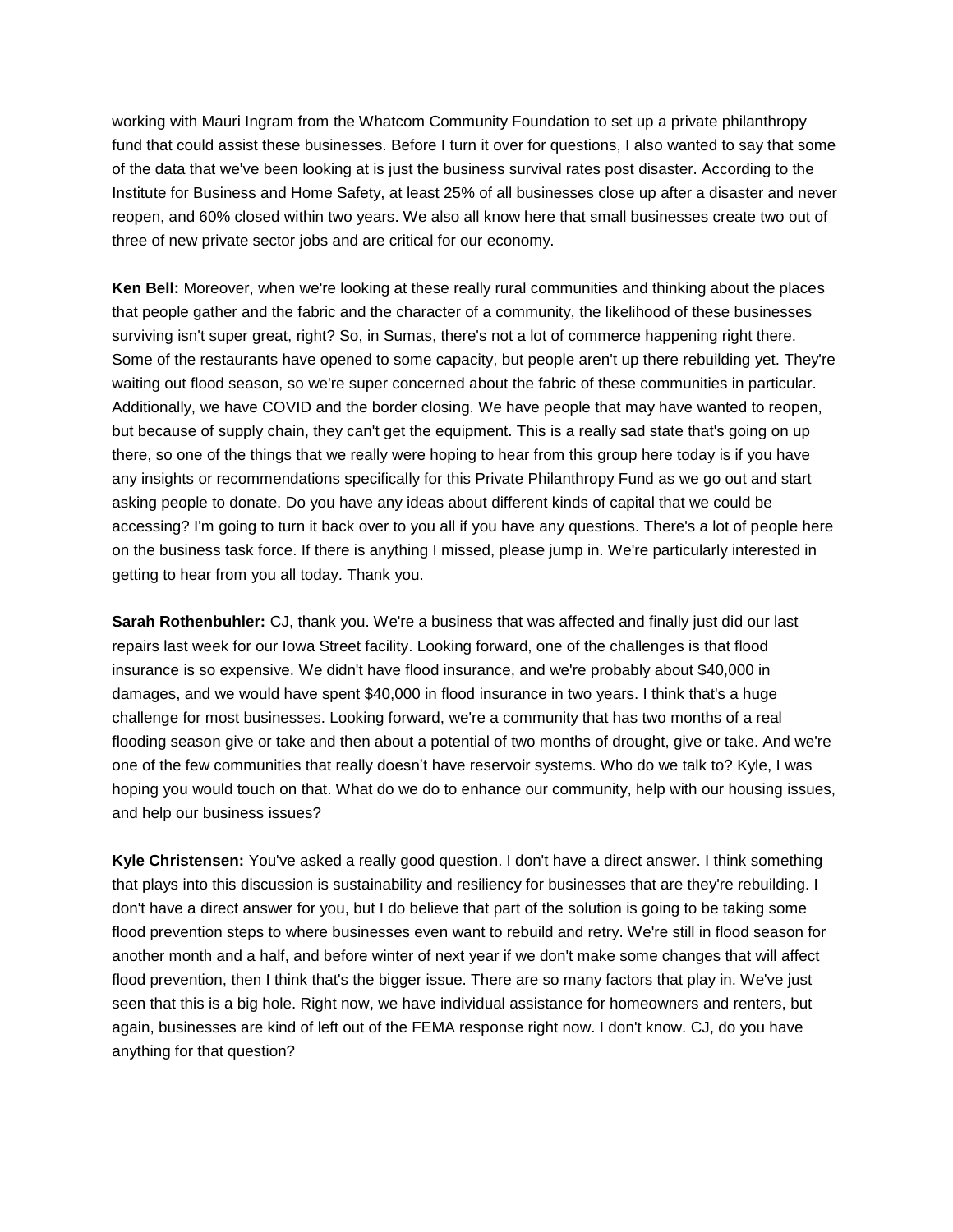**CJ Seitz:** About flood mitigation? Certainly not. That was left out of my MBA program, but I do know that we're hearing from businesses that are seeking to recover, but they might not want to rebuild in the affected areas. They might want to get their loans and move. Of course, that's hard for us to really hear. I do know those conversations are happening, and it's at the top of all of the public decision makers minds right now. But I certainly can't speak to it.

**Sarah Rothenbuhler:** Who's driving that train, so to speak, for our county, and who should we learn from and give our two bits to on that?

**Don Goldberg:** The county exec is the person who runs that process. If Tyler Bird was here, I would say he would be that direct link, because he's our new liaison to the committee. I do know of one thing that's been discussed in terms of what you mentioned, Sarah, and that's in Lynden. Lynden has talked about underground storage. I don't know whether they're moving forward or what, but that has come up in a number of conversations over the years. It's a complex process and problem, that's for sure, and the signs are that it's not going to go away on its own.

**Sarah Rothenbuhler:** No. And perhaps there's some improvements to our community, and there are steps that we can take that will help a handful of issues. We've just got a few more minutes on this.

**Debbie Ahl:** Kyle and CJ, thank you for your overview. That was really helpful. There's a pragmatic sense that if an area continues to be flooded, is there another opportunity for business where they rebuild? But just on the thought of the losses, I just was introduced to a new concept in a stop loss type of re-insurance where it's almost like a subscription fee. It's not like the kind of cost that you generally find in a re-insurance. I'm just wondering about a city-county pooled fund. It's almost like a line of credit -- it's a smoothing to some degree of the costs. You have to continue your subscription for a minimum of five years after the first loss event. It just was a fascinating concept, and I wondered whether it would apply to something like this. It's in the health payor world

**Don Goldberg:** It's almost like a public insurance policy.

**Ryan Allsop:** I've heard of that in the construction industry recently.

**CJ Seitz:** I'd love to learn more about it. I do know the National Flood Insurance Program is in the red. It's super expensive and if a business does want to receive SBA loans, they will have to get hazard insurance right. And of course, it's extremely expensive. As we know some of these industries, the margins are so thin to begin with. It's a science and an art, right? So, I love to learn anything that you any information you have. Debbie, I'm all ears.

**Debbie Ahl:** I'll connect with CJ Thank you.

**Ryan Allsop:** I think on that note, the FEMA flood plane is going to change, right? I'm sure there's been talk of that. It has to change the hundred-year flood plain out there, which is the scariest part. We've spent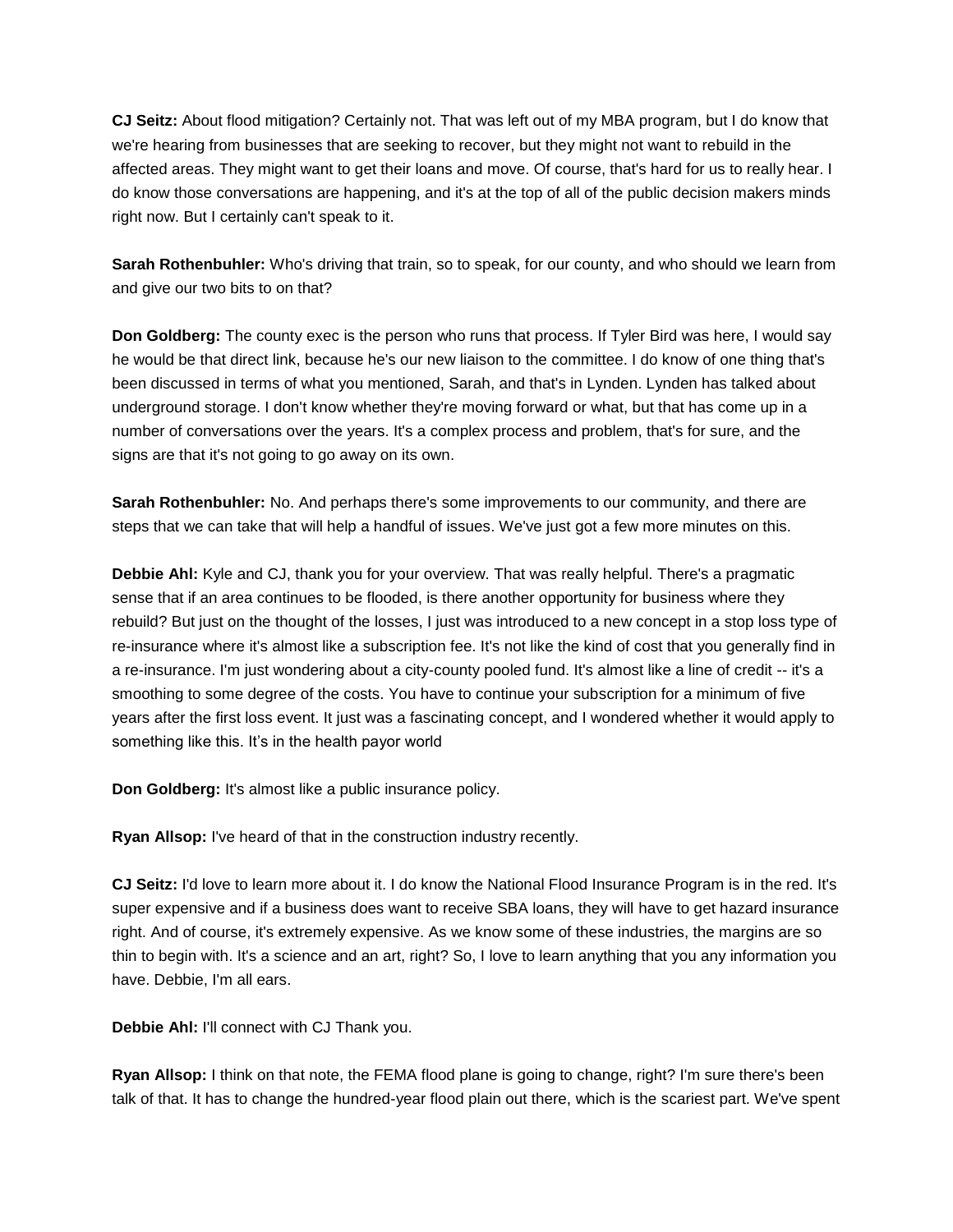last two years talking about housing. It's one of the most affordable housing areas in Whatcom County, and we're going to lose a significant amount of land. Has anybody done an analysis on what that land reduction will be out there for housing and if we can do anything? Sarah brought up water storage. You saw Mt. Vernon was installing metal plates all the way down Main Street to protect areas. If we're losing any developable land out of this for housing, we should be having a really, really serious conversation about it as a group. We're desperate for housing as we know, and that is our cheapest land in the county in Sumas and the Nooksack-Everson area

**Don Goldberg:** It's worse than that, Ryan, and I know Ken Bell has his hand up. We've also lost hundreds of potential homes from this flood. So, it's not only the land, it's the actual residence that did exist that may not be able to be reconstructed.

## **Ryan Allsop:** That's right.

**Ken Bell:** I just wanted to weigh in on a couple of things. The Whatcom Family Farmers would be a good group to invite to this next time out. They're advocating for water storage, and that kind of goes hand in hand with another bill that I'm tracking that's going to be devastating to the farming community. The House is taking up a bill right now -- I think it's HB1838 -- that would force 200-foot setbacks for riparian areas up in the county. It's estimated we're going to lose about 30,000 acres of farmland. That particular bill will not do anything to help the flooding. When you think about it, storage is really the only solution to both those problems. We've got instream flow problems in the summertime, and we've got a storage capacity to handle that. We can also relieve the flooding issues. So, I think it would be wonderful if the entire business community could come together with the Whatcom Family Famers and discuss something rational for not only helping instream flow for the salmon, but also help the flooding. If you're interested in weighing in, 1838 is what the Whatcom Family Farmers are currently fighting. I think it's important that we weigh in. That's all.

**Sarah Rothenbuhler:** Ken, maybe we can touch base with you, and you can help us with getting that on our agenda with the right speakers. That's really what I was asking earlier.

**Ken Bell:** Yeah, I'd love to.

**Don Goldberg:** I wish Brad Rader was here today, because he represents that area and probably could give us a lot of information.

**Ken Bell:** Quite frankly, Dylan Honcoop's been the one fighting the battle, so I would certainly put him on the list.

**Ryan Allsop:** Ok. And then you brought up the gift cards. That was something I thought was a good idea for retail and service. It's not great for the farmers and other people that were damaged out there, but I think that's an inexpensive way to facilitate something to help. It would be good to send the request out to the business group and send it out to the community down here. I think people want to help. They just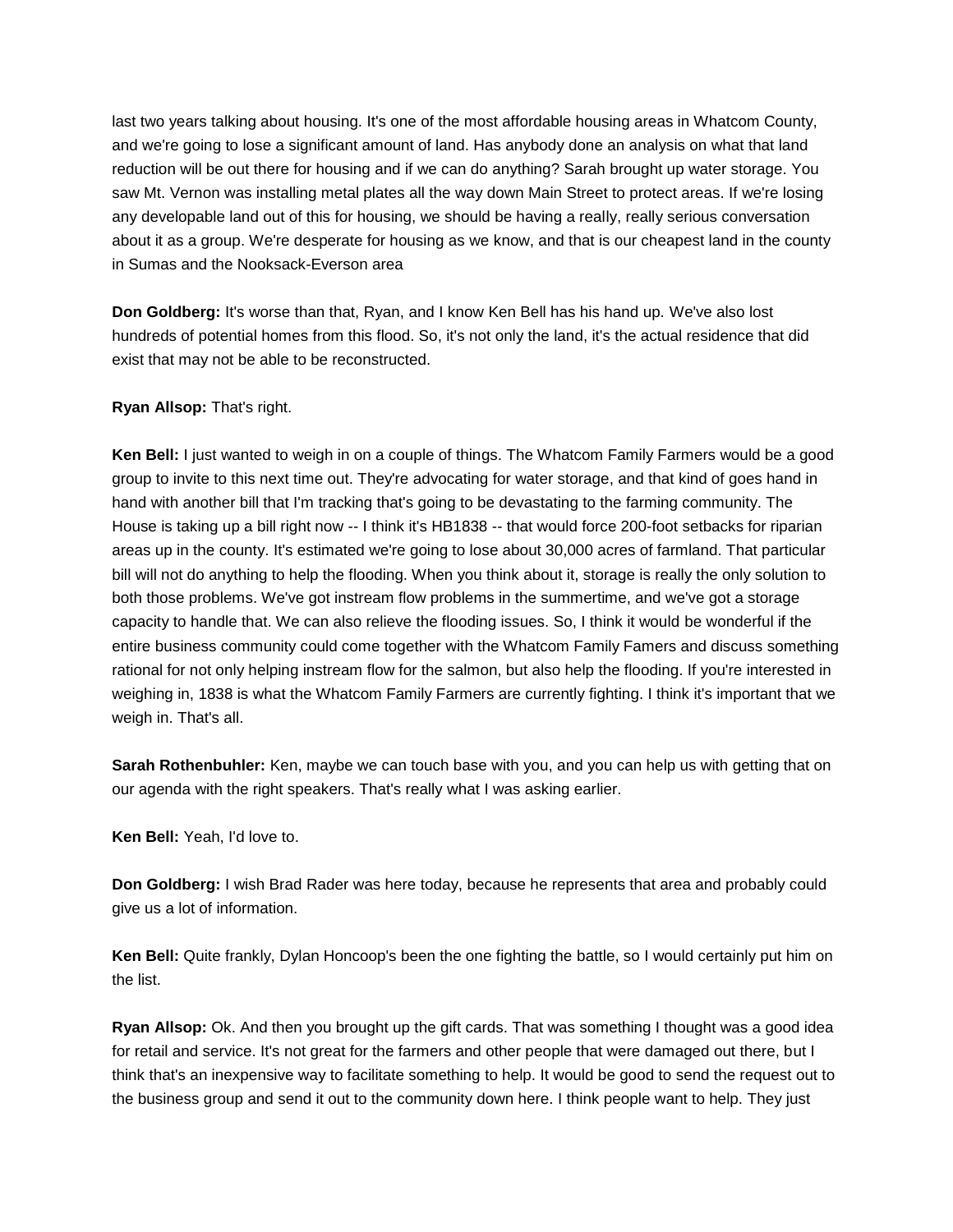don't know how to help. Th good part about that is I'd probably buy some through my business just to support it. Also, we donated some money as a part of our Christmas program just to a local charity up there. But I think most of it would just be written off, because I'm not going to drive to Sumas to buy a cup of coffee.

**Don Goldberg:** The problem, Ryan. What we found out with the Yiftee card is if you don't spend it, the money doesn't go to the retailer. It just sits in an account.

**Ryan Allsop:** Oh, that's great feedback. It needs to somehow be spent.

**CJ Seitz:** It doesn't have to be the Yiftee. We can just be promoting gift cards to these folks, and we could be gifting gift cards to flood survivors too. There are people that don't have kitchens that are hungry that would love prepared food, s I think there's a good synergy there between the businesses that need commerce and then also there's needs in the community. I love it, but I think you can bypass Yiftee. I concur.

**Kyle Christensen:** My idea on those gift cards is a little different. Its buying them directly from the businesses, and that way they're getting that boost right away. Then like CJ mentioned, regifting to people that need it in the area. I also wanted to follow up on the flood prevention. There are some other things being discussed, and I'm involved in those meetings as well. Things like removing gravel that's been exposed. We're talking about flood storage as a great option. Levees are an option, but those take time. It's just getting all the agencies to support that, that's still going on actively. We have meetings every week. It's just that it's a slow process to get everybody on board, because of all the agencies that have to sign off on it. So, there isn't really one solution. I think that there are multiple solutions out there, and it's going to take two or three different things to really have a significant impact to reduce the flooding. I just wanted to clarify and mention that those discussions are still happening. Thank you.

**Pete Dawson:** First Kyle and of CJ, thanks for your time. On a short-term solution, if the needs could be communicated to the county population, as Ryan was saying, I think a lot of people, including ourselves, will look to help. But how do we really benefit the community? If you could give the businesses specific needs for the public to respond to and somehow get that out in front of the public. On the longer term, clearly there needs to be some leadership in place, and I'm not sure if you could coach us or help us on who we could nudge or how we could help with following up on longer term solutions, be it storage or like Mount Vernon did with the kind of a temporary seawall. If you could let this group know how we could help with the longer term.

**Don Goldberg:** Yeah, that'd be great. I know we have to move on, but I want to do a big shout out to Mauri Ingram and Whatcom Community Foundation. The money that Mauri raised -- the last number I heard was \$2.5million that was privately raised -- went out right away. It's the only money that went out right away, and that came from businesses and individuals and areas around the country that had had floods themselves. So, Mauri's group really was the go-to group. It still is in many ways. I just want to thank her truly.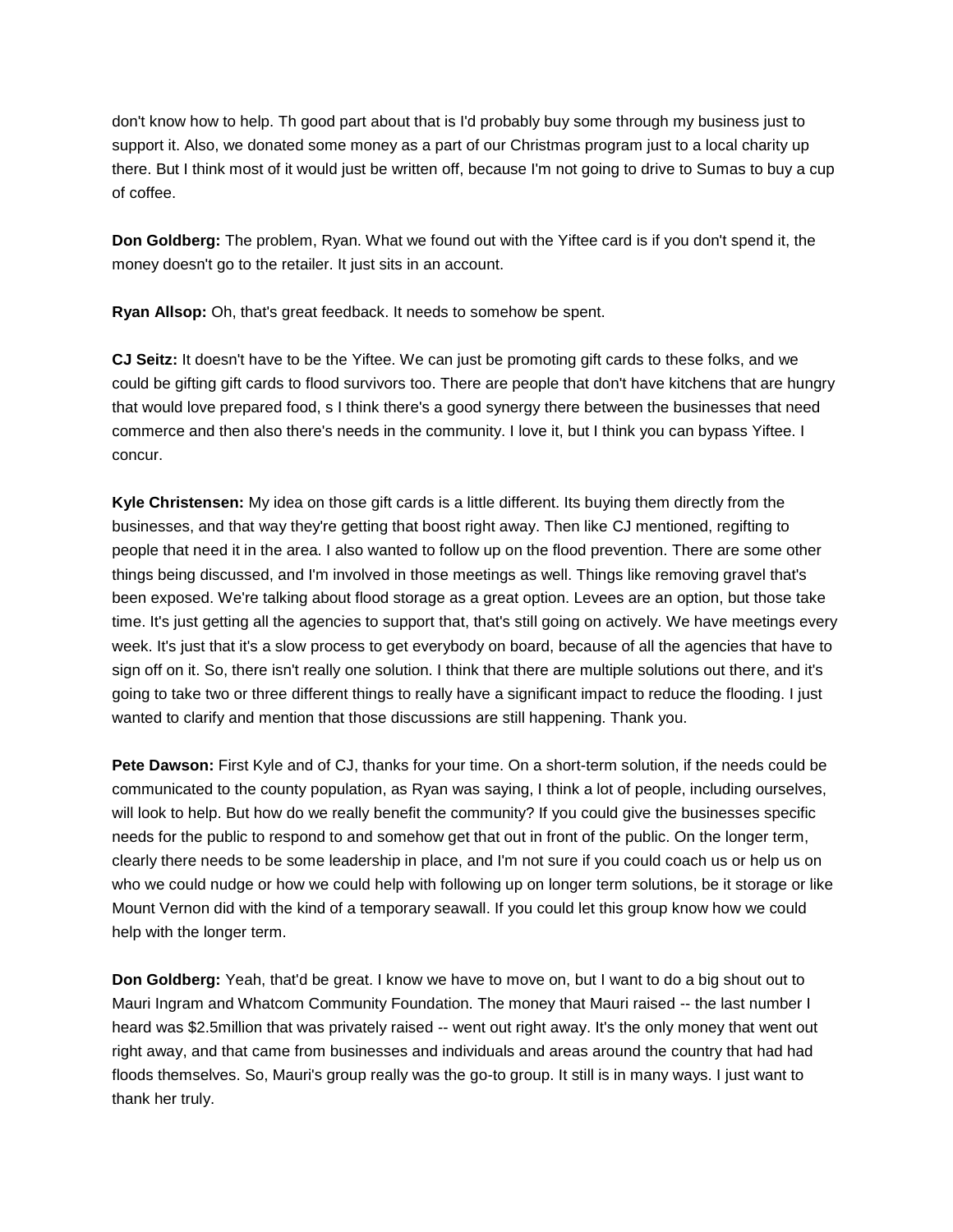**CJ Seitz:** I just want to do one more shout out to Mauri's Group, too. There are several childcare facilities that had been affected, and they were on it right away. They were able to help those facilities. So truly, the Whatcom Community Foundation has been the biggest bright spot in the recovery. Thank you, Mauri.

**Don Goldberg:** So, Sarah, do you want to move on?

**Sarah Rothenbuhler:** Thank you, Mauri. That's just awesome, buddy. Well done. So, in summary, we will get with Tyler. We will get with Ken Bell. And we will get with Brad and see how we want to frame this up. Does that sound good to the committee? (Nods of agreement)

## **Update on Bellingham homeless camps and looking forward -** Lt. Keith Johnson, BPD

**Sarah Rothenbuhler:** Allright, so moving on. Lieutenant Johnson, thank you so much for being here. Could we follow on the same format where you give us an update on the homeless camps in Bellingham and then moving forward, what can we do better in our community? What can we do to help connect these people to help and keep our streets safe?

**Keith Johnson:** Sure. Thanks for having me first off. I'm a first timer of the meeting, so I thought I'd just give a quick intro. I went to Western in the 90s. I lived in Bellingham for 30 years. I've been with BPD for 23 years, and I'm currently the lieutenant of the outreach division. Part of my duties in the last month and a half have been to take over, on an interim basis, for a camp cleanup coordinator. We lost that person, so I'm kind of filling in on a very interim basis until we get somebody hired to take that over. So, I've learned a lot in the last couple of months. If I read the agenda right, I've got about 10 minutes to present and then have a question-and-answer period. I've got a few things that I thought I'd provide for you. First is just an update on what we're doing right now, and what resources are available for our homeless population. I'll also go over some of the challenges we face and then our plan, like you're saying, Sarah going forward. So, what's being done right now? I think the biggest thing that people may not be aware of is that the city last year contracted with a private cleanup crew to clean homeless camps. The scope of the problem, I think, is a lot bigger than most people realize, and I've certainly gotten a firsthand opportunity to see that over the last couple of months. Some of the camps along the Whatcom County corridor and some other more visible areas like the foot of Cornwall and down by the fish hatchery on C Street, are just kind of out of control.

It's staggering the amount of trash and other stuff that have popped up in those areas. So, we have this cleanup crew. For a while, they were cleaning up about once a week. We've bumped that up to three times per week recently, and we're starting to make some progress at once a week. We were just kind of treading water with three times a week, and we've pulled in our public works division as well to help out. They have some equipment and some economies of scale that help out on some of those larger sites. They have a mini excavator and things like that. Just to kind of give you a feel for the amount of trash and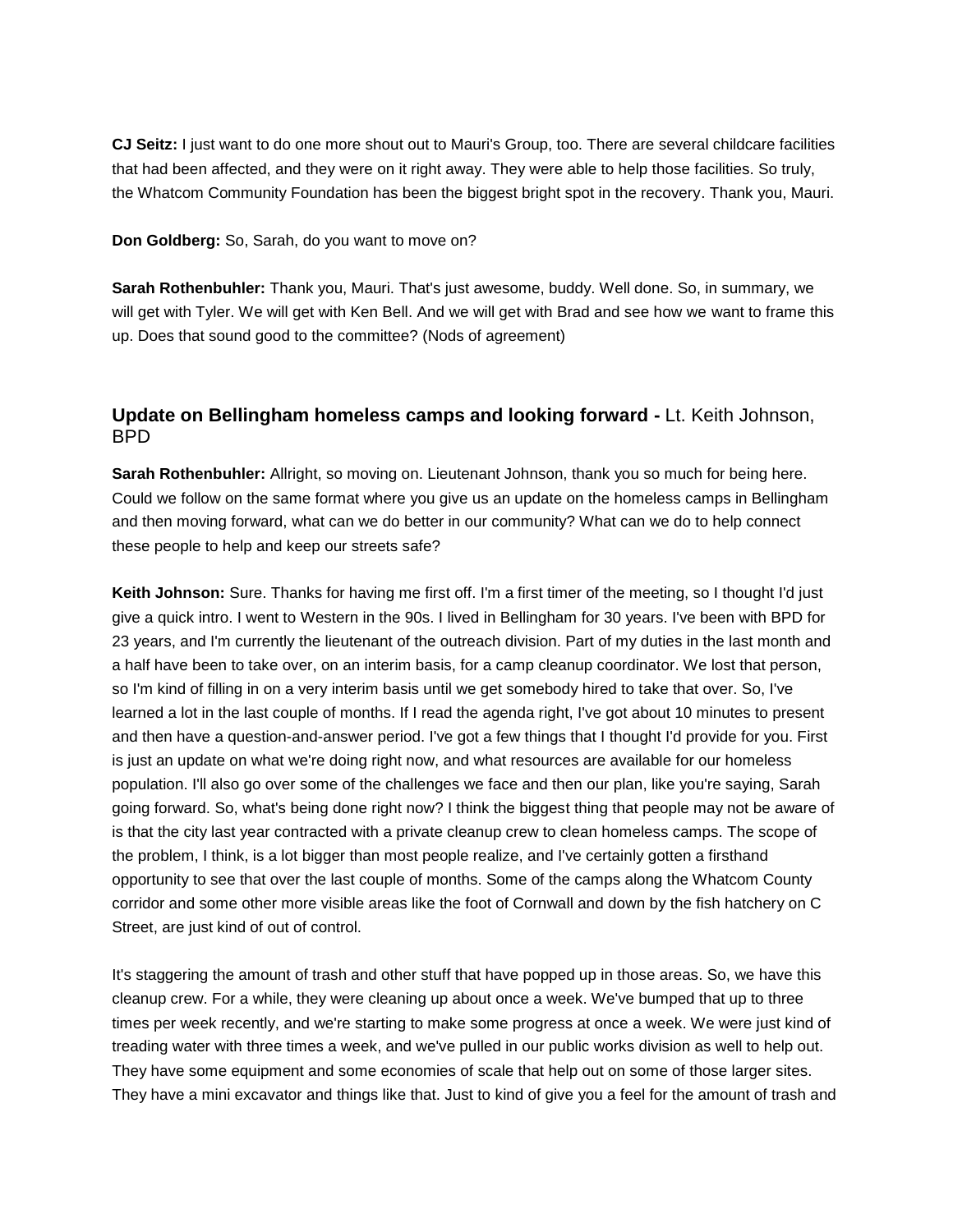stuff they're moving, the contracted crew pulled out 17,000 pounds their last work week, and I think Public Works said they took out 40 yards out of C and D Street. That can be anything from old mattresses to propane tanks to removing derelict vehicles. Lots of things getting accomplished, but still a lot of work to be done.

One thing that we implemented here in the last few months is to put together an interagency team between city departments. We pulled in the health department. There's somebody from the mayor's office. We have representatives from the cleanup crew and looking at efficiencies for that cleanup process, realizing that it's a problem of some magnitude. How are we going to best address that with the resources that we have just from the cleanup perspective? And that's been effective. We've been able to identify some ways to do that better. One thing that came out of that is we're going to be starting up something called the Purple Bag program, which we stole from Olympia and Tacoma. We ordered a bunch of purple bags, and the idea is that only trash goes in those -- no needles, no biohazard material. That will give the people living in the camps and citizens that feel the need to help out an avenue to help with those cleanups, particularly the campers. If we can get them to put their trash in those bags and maybe put those out at trailheads or on the sidewalk, we're willing to come pick those up on a on a weekly basis and help alleviate the trash portion of the problem.

Another thing that we've been doing that's resumed in the last month or so is the tagging and towing of derelict motor homes and vehicles. That's something that's very visible. They move around, but there tend to be three or four areas in town that they really congregate. I mentioned the foot of Cornwall and up by Civic Field has been an off again on-again issue. Lieutenant Murphy is running the RV side of things, and over the past month we've towed, or we've tagged 90 derelict vehicles. With the tagging process, there are statutory requirements for time that we have to give them before we tow those rigs. It depends on whether that vehicle is an abandoned vehicle or whether it can qualify as a Hulk vehicle. I it's a Hulk vehicle, the time frames are different, and rather than taking them to a tow yard, we'll just take those right to the scrapper and have them destroyed. So, we pulled six of those RVs out last week -- a couple on Cornwall and some by Civic. That's kind of a new thing. That was something that was suspended for a long time, but we're back doing that again. We're hoping that's going to have an impact.

It is a is a multi-pronged approach. From the police department's perspective, a lot of it is coordinating the cleanup effort, but we recognize that the long-term goal is to get people off the street and get them into better living situations. So, I hear sometimes that the city isn't doing anything to help the homeless and get them out of the situations that they're in, and I don't buy that. I mean, I look at the city website and I direct people to the city website and say the city is doing a ton. I realize there's work to be done, but there's all sorts of programs to help with temporary housing and addiction and mental health disorders to try to get people pointed in the right direction.

The city and county partner on temporary cold weather shelters. We've got three tiny home villages up and operating now in the city, and the county helped out with that as well. Those have been very effective. I'll admit that I think a lot of people at the police department at least were a little skeptical at first that those were going to cause a lot of problems, and they really haven't. We've seen a lot of people that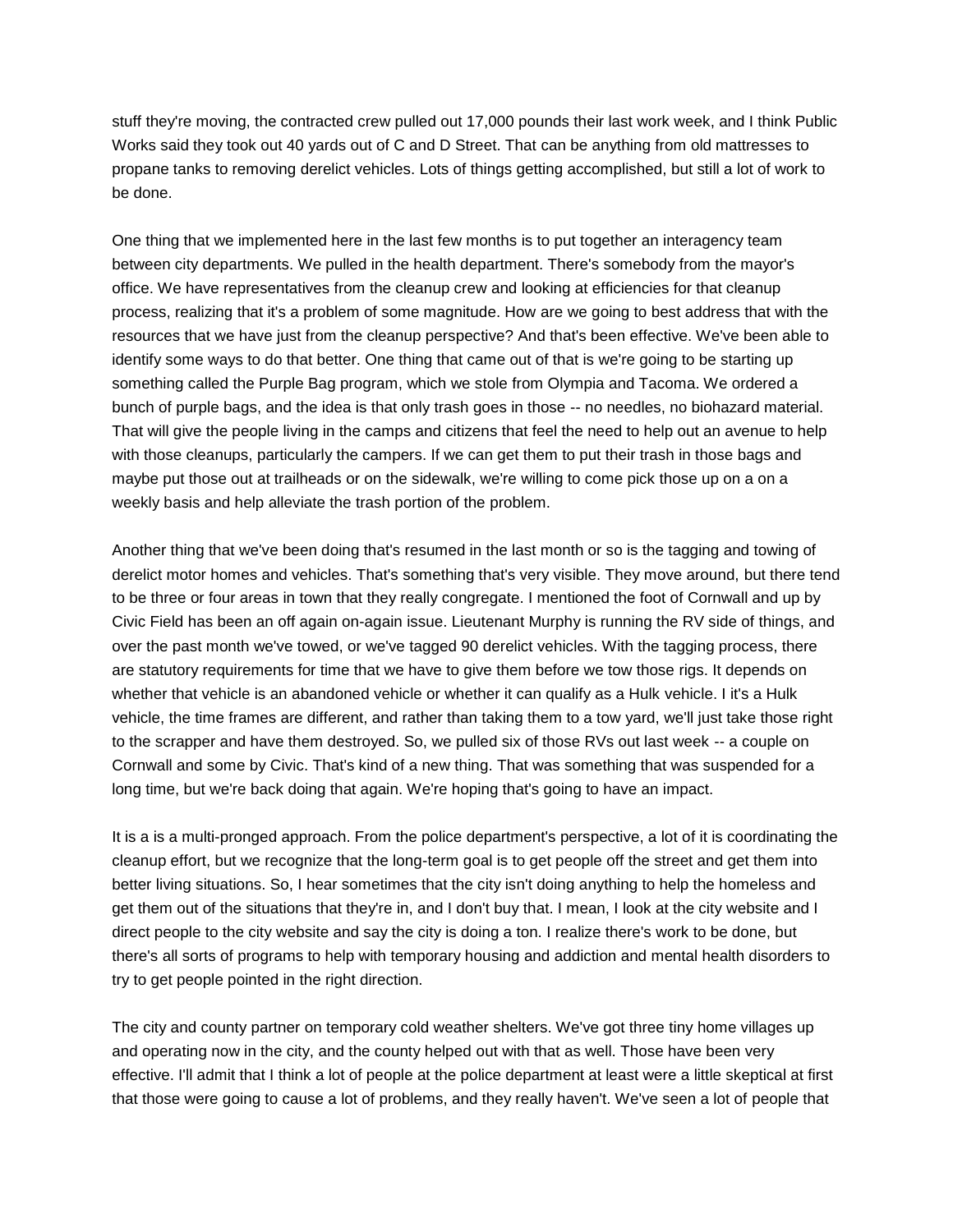are chronic issues for us, and they have gotten housing and they've kind of dropped off our radar. Those have been effective.

Some of the challenges that we've faced over the last couple of years, I think, are starting to recede a little bit. Covid, hopefully we're moving out of that, but that was a real issue for us as far as if we were going to displace someone from a camp, was that the best idea? Did we want to put them into a base camp or somewhere where a lot of people were living together and potentially spread that disease by doing that? There's a lot of uncertainty around that. Hopefully we're getting past that. There are a lot of talk about the Homestead Act at one point and whether people could be removed from illegal camps. I think we're getting some clarification on that and what we can and can't do. We work closely with Base Camp to see what kind of availability they have, because that can be a determining factor on how we proceed. So, I feel like we have our feet under us on that.

There are still a lot of challenges that remain. The first is staffing at the police department. We really don't have anybody left to address problems like this. All of our resources have been consolidated into our patrol division, which is basically responding to 911 calls in our investigation division, which is our detectives that follow up on major crimes. We just don't have the people that are able to work on ongoing issues and provide security for the camp cleanups and things like that. The question has come up -- is this really a role for the police anyway? Is that something that we want our police to be focusing on versus maybe another city entity? So, there are some conversations happening around that.

Another thing that affects us in a big way is jail booking restrictions. The jail has had had issues with that with COVID and in some other challenges, so for the most part, we don't really book misdemeanor offenders into jail, which is honestly most of what we're dealing with when we're talking about people living in camps and in RVs and things like that. As the police, we have a couple of options to address that from an enforcement perspective. A lot of times there are infractions being committed, whether we're talking about parking violations or camping in areas that you're not allowed to be in. But really, what we found is the effectiveness of issuing those campers infractions, which are non-criminal citations or sighting them for misdemeanors is not a deterrent for what they're doing. People realize that after going a few rounds. They realize that the powers of the police to address what they're doing are not a deterrent. They recognize that and start acting accordingly, unfortunately. One thing I always want to emphasize is that in our in our homeless population, a large percentage of them are people that have found themselves through unfortunate circumstances being homeless. There's also an element of that population, a percentage, that is what we call our criminal transient population. I would say it's less than five percent, but it's the people that that we deal with over and over again.

So, the challenge is finding an effective way to address that problem. Another thing that we've run into is a purely logistical challenge for cleaning out camps and RVs. The police department is mandated by accreditation standards. One thing we found is that the property retention part of that is difficult. If we do move someone from a camp or from an occupied RV, we are responsible for all their items of value, and sometimes it's difficult to determine what exactly those are versus what's garbage. For us, storing that stuff along with all the requirements is a challenge. Another thing we have is access to tents and RVs.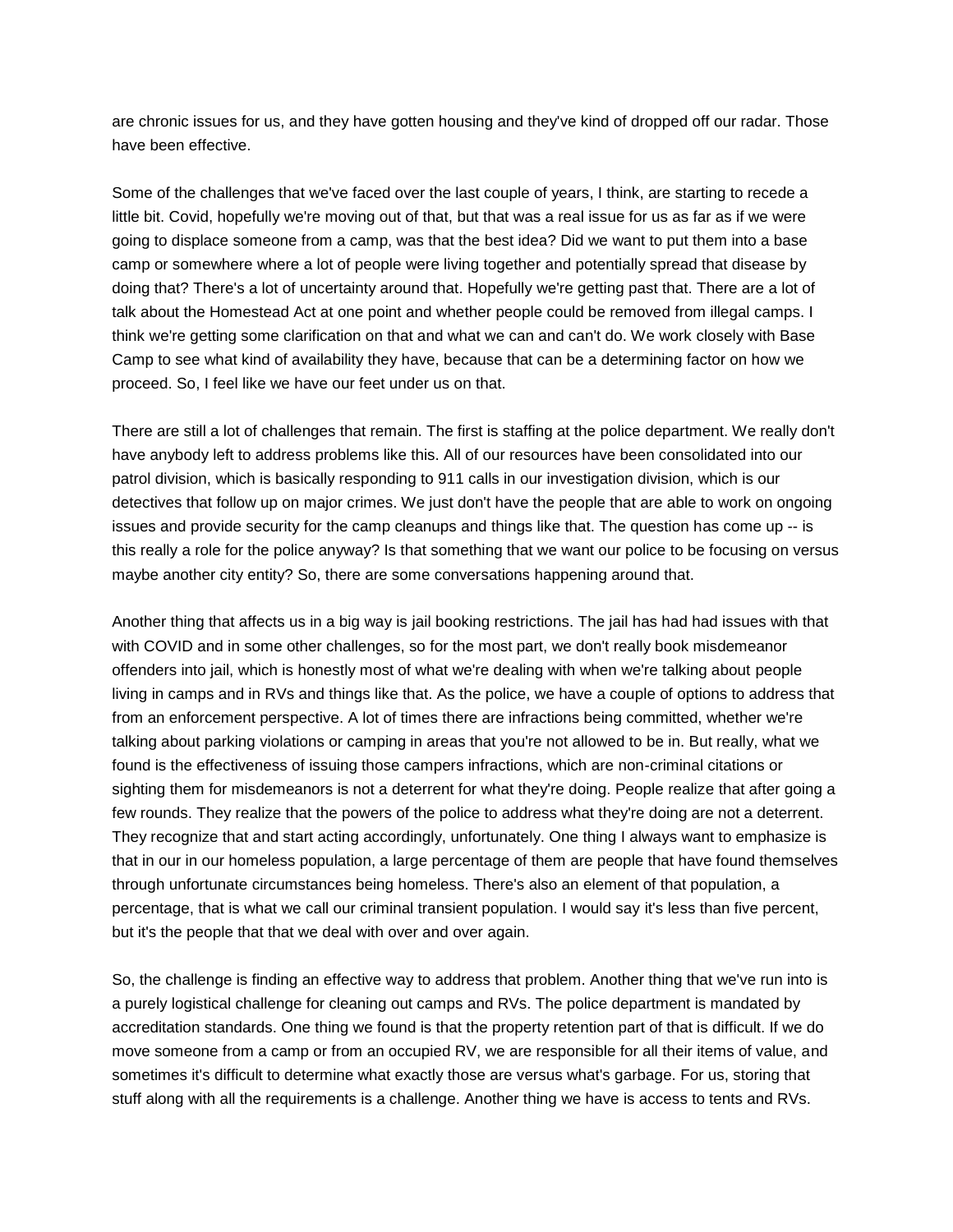Basically, those have been found by the courts to be residences, so it's not like we can open a tent up and tell somebody they need to get out. If we want to do that, we will need to get a search warrant, and we've got to weigh that on a case-by-case basis on whether that's worth doing. Finally, the availability and willingness in the RV realm of the tow companies to come grab some of these rigs, which are often stuffed with all sorts of unpleasant things inside -- whether they're willing to come out and get those. We've been working on that.

**Keith Johnson:** Can you hear me again? I was just thinking, I forgot to mention it at the beginning, I love the fact that Bellingham is such a small community. I looked at the list of people in this meeting and realized that I know several of you from various activities. It's kind of neat to come into something like this and have those prior connections.

Moving on from the challenges which can be discouraging at times, our goal is to be compassionate to our homeless population and help, but we also want our citizens to feel safe. We don't want our taxpaying citizens and people that are trying to enjoy our parks and downtown to have to deal with trash and drug use and abandoned cars and not feel safe walking through areas. So, we're trying to find the right balance for that. The plan going forward is we are going to continue the cleanups with the city contracted crew and our public works division. In the last four to six weeks, we're making some progress with that. If you look at some of the historically bad areas, a lot of those are looking for good right now. It's not to say that people won't come back, but I think our aim is to stay on top of those, so we don't get that kind of sprawl that starts when you let those camps get established.

I talked about finding some efficiencies between the various groups that are helping with the cleanups. I think we've done that. We want to keep campers in encampments and the RVs from getting established to prevent those large camps that quickly get out of control, and you start having criminal activity. A great example of that was the camp that set up down around City Hall. It got too big and too wild, and it was a danger. We want to prevent that from happening. We want to continue to connect homeless individuals with services and ultimately get them off the street. That's the best for our community and that's the best for those individuals. We do want to take enforcement action when necessary. One of the things we've been looking at with the jail restrictions is if we have someone that is just not getting with the program, we do have an option to transport them down to another facility. Unfortunately, it's in Pierce County so that takes some resources to take somebody down there, send a couple of officers down for half a shift. We're going to implement that purple bag program. Like everything else, there was a delay in getting the materials, but we just got those bags in. You'll start seeing those around the city here and realize that's a joint effort between campers, citizens, and city departments to get as much trash off the street and out of the parks and right aways as we can.

We are going to hire a new camp cleanup coordinator to direct efforts and continue what we're doing. The last thing is the city has looked at the downtown corridor, because we've had lots of lots of issues downtown. We've always had, but it seems like recently things are getting worse, particularly in certain aspects. So, we're looking at a downtown ambassador program, which I don't know if people are familiar with, but that's going to be a presence downtown and also some private security down there. I wish I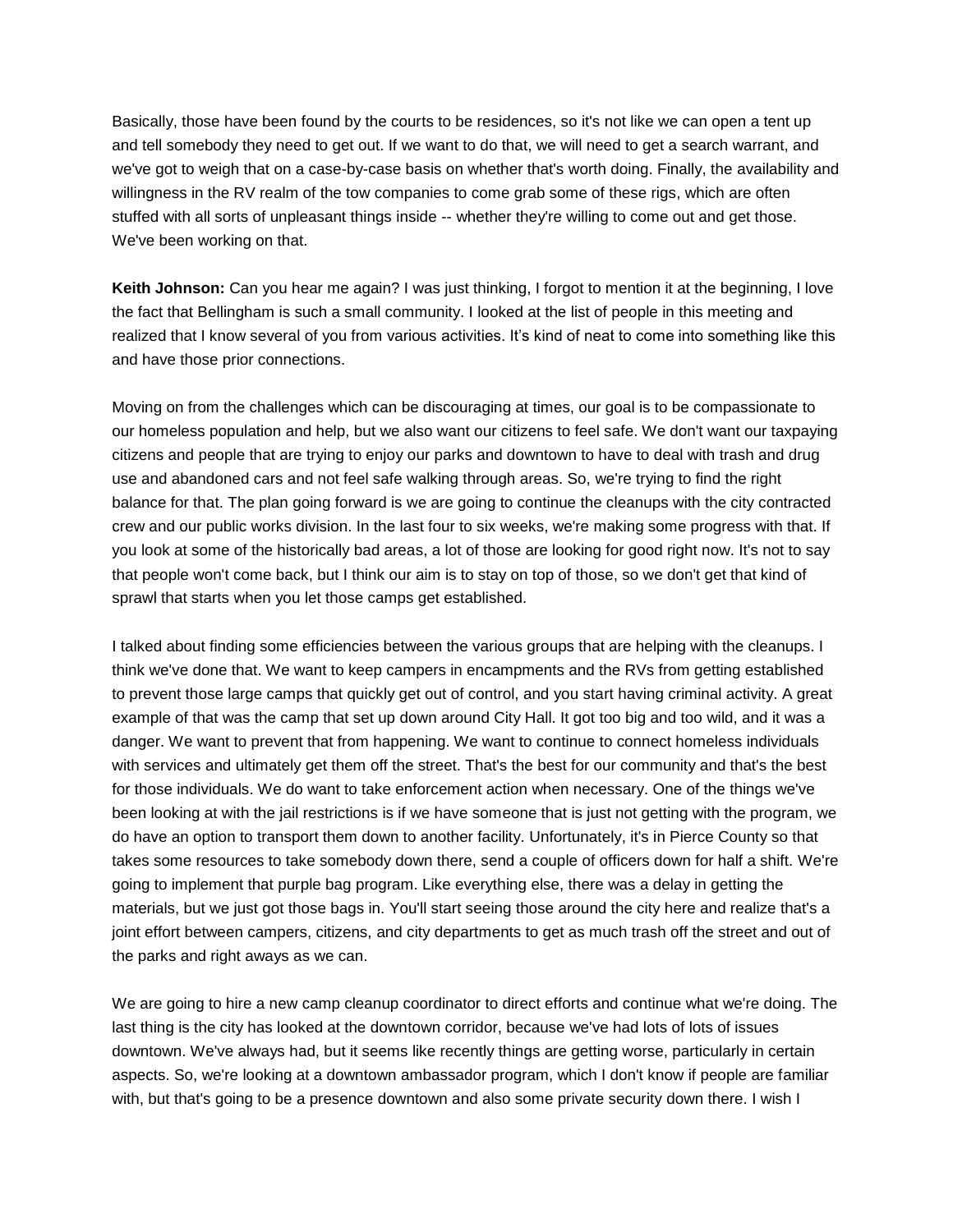could tell you as we get into that question-and-answer period that we're going to solve this problem. I don't know if that's realistic. I'm looking at it right now as a management and mitigation effort. Maybe we will get there, but it's a difficult, complicated problem, something that's being experienced by a lot of cities, and I feel like if someone had come up with the perfect solution, everyone would be copying them. That's not necessarily what people want to hear, but I'm trying to be realistic about it. I think a lot of progress is being made, and I think we can continue that. I think that's all I had, and I'm open to any questions that you might have.

**Sarah Rothenbuhler:** Thanks, Keith. That was a great overview. Questions?

**Debbie Ahl:** Do you have any idea of who is actually living in the RVs and that down on Cornwall? Are they individuals or are they families? Are there any children there and just any thoughts about are they more recently homeless or long term?

**Keith Johnson:** They're long term, and I can say in the time that I've been working on bikes and doing the camp cleanups, I haven't run into any kids that have been living in the campers and the tents. That's not to say that's not happening, but the people we're seeing that are living in those campers are mostly part of that transient population that has been offered services and is not interested. They kind of want to do their own thing, and what that looks like is living in camps and living on the street.

**Sarah Rothenbuhler:** What percentage of the campers are battling with drug addiction?

**Keith Johnson:** If I was going to throw out a rough number, I would say 90 percent. It's a lot. A lot of what's going on is fueled by drug addiction.

**Sarah Rothenbuhler:** Really, they could be called drug addiction camps versus homeless camps, because there are resources available.

**Casey Diggs:** KJ, thanks for being here. I'm just curious with the private security, I couldn't track down the actual routes they're going to be at downtown. Is it every alley that's going to be or are they just going to focus on the Parkade and the sidewalks at the foot of Cornwall?

**Keith Johnson:** Their focus is going to be on city property, parks, and rights of way. I don't think they'll be patrolling on a set pattern, and I think there will be overlap. That's going to be their focus.

**Casey Diggs:** Ok. And one more. I've been trying to get the mayor and the chief to get the bike beat back downtown. Just reading the Herald article last week, I think we have 15 officer0 we need to get hired. Do you know how many applications are in right now?

**Keith Johnson:** That's another topic. It's hard to find qualified applicants for law enforcement now. When you do get qualified applicants, the agencies are fighting for them, which is a huge change from where it was 10 or 15 years ago. We have hired a bunch of good folks here in the last six months to a year. We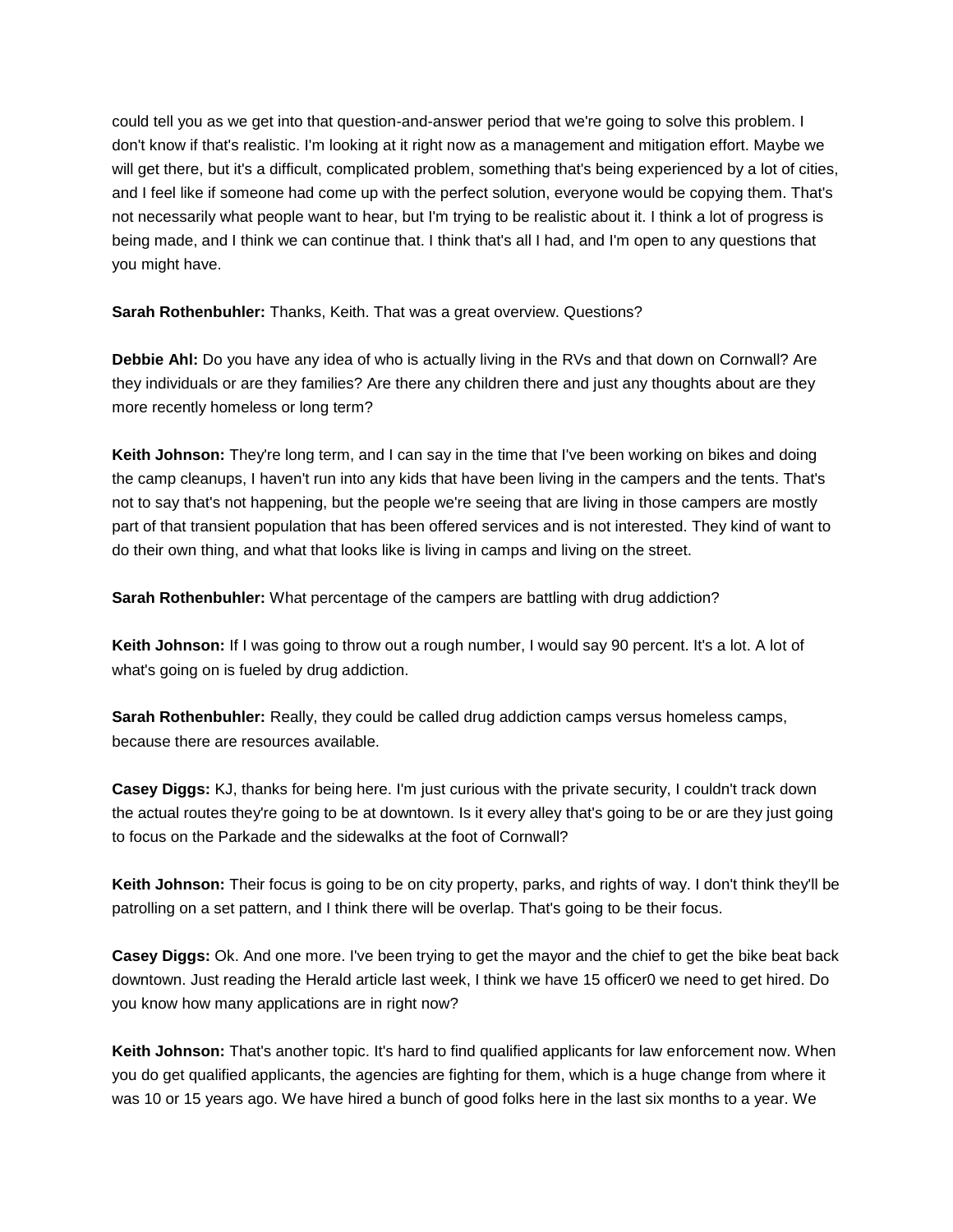run into a delay because it's hard to get them into the academy right now. There's a several month delay for that and then training when they are at the academy and when they get back. Basically, we're a year out from when we hire people to when we can put them on the street. We're hiring as frantically as we can and trying to get people in, but you know, I don't know what that looks like over the next three to five years.

I agree with you, Casey. The bike patrol downtown is very effective. It's a huge deterrent just having people cruising through there on a regular basis. I was a bike officer for three years myself. I've seen seeing the benefits of that, so I agree with you. When we are in a position to bring some specialty units back, I would anticipate that would be near the front.

**Casey Diggs:** Thanks. Yeah. And then the bike cops having relationships with the private security, so it could just be like, 'hey, so and so the frequent flier is down at The Granary. Can you get down there?' That type of communication and coordination would be great. It takes all of us, in my opinion, to figure this out.

**Pete Dawson:** Hey, Keith, first, thanks for all that you guys are doing there. It's a really tough, complex situation, and I appreciate your working so hard at it and the compassion we hear in trying to find a solution. Hats off to you guys. My question is, has there been any thought or work on an alternative place to camp -- something between in the woods and base camp where folks get in a controlled setting to park their RVs or pitch their tents. As my sister might mention, I've lived in a bus over the years, and I lived in a tent city in a different situation completely. But in Alaska, we've seen where there are these temporary controlled places where there are sanitary services for cleaning, cooking, that type of thing. Any work in that direction?

**Keith Johnson:** That's a good question, because we get asked all the time when we're asking people to leave certain locations, where can we go? Where can we go to park my RV or where can I set up a tent? I will tell you that the mayor is opposed to the idea of having a general site like that. There are a lot of challenges with it, one of one of which is who's going to run it. Seattle tried something like that recently and had all sorts of problems and basically terminated that program. What we've found is that the more people you get living together, the greater potential for problems and losing control.

**Sarah Rothenbuhler:** Drug use might have been less prevalent on your bus, Pete.

**Don Goldberg:** More or less? (laughing)

**Sarah Rothenbuhler:** I was in 12 states last year, and there was nothing like this. It's so sad, because it seems that, like you said, this transient population has come west and we are enabling tough, really sad addiction. You only see it on the West Coast like this. I think you probably went over this in the last meeting, but how come they're able to park on the streets where we would park on those streets and get towed? Is it because they're saying that their vehicle is their home? Is that the crux of it?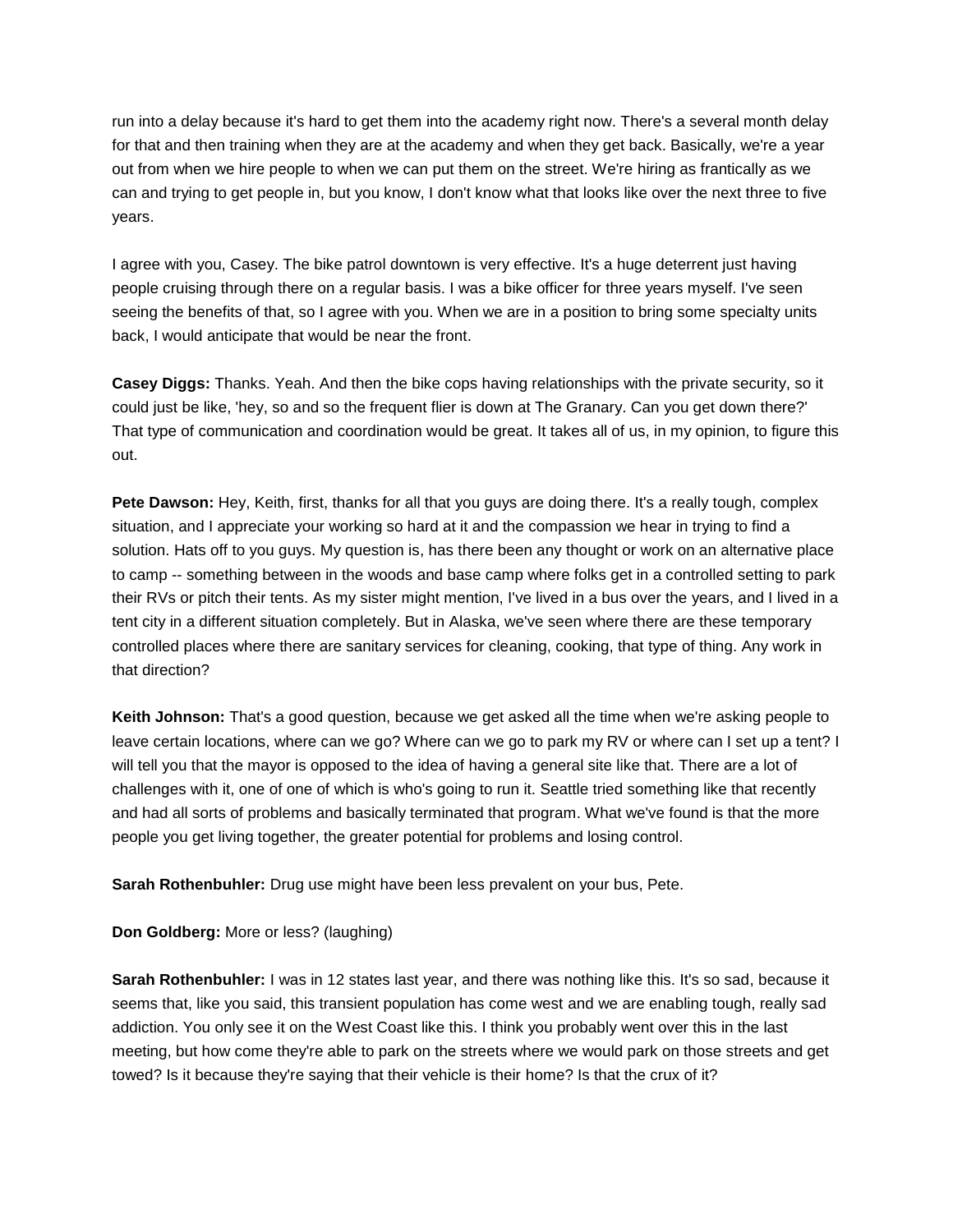**Keith Johnson:** That's a lot of it.

**Clark Campbell:** First off, I want to thank you for your service and the work the police department does. I know between both the police department and the fire department -- police handling the enforcement issues and the fire department being the front lines for medical and mental health issues. Most fire department workers and probably most police department workers probably didn't think that that's what they were signing on to, and that's what's right now, given the resources and the structure we have seems to be where it's going. You made a point, I thought, that was quite appropriate, wondering is this really the function of the police department? My question is, has there been discussion in a meaningful way with the city or the county in looking at a different model? I know that that Eugene, Oregon, has had good success. Obviously, there's a mixture between mental health issues and drug addiction and the interface between those two and homelessness. What Eugene has done is said we're going to create a completely different group that is regularly on the beat that's doing outreach and connecting these people to services, and then when they need police support, they're connected. They have a good relationship. They have radios, but their primary job is not to be a police officer that requires resources. It requires a different mindset, but it seems like this problem is not going to go away. We've got to look at a different structure, particularly in our city. The only other model I've seen out there that seems to be working is the one that's happening in Eugene, Oregon. Has that been discussed at all?

**Keith Johnson:** I think the one you're referring to from Eugene is the CAHOOTS (Crisis Assistance Helping Out on The Streets) program, which is exactly what you're talking about. There are some other ones as well. We have things in place already, and there are some things that are in the works. Currently, we have our GRACE team. We have some other deferral programs, like LEAD program. We have a mobile crisis outreach team. Those are all in place and focus more on the Community Paramedic program. We had our behavioral health officer, and those are all in place to get a little bit more at the root of the problem than a quick police response and fixing the immediate issue and then moving on. Those have been effective. The other thing that we're working on right now, that's a countywide effort being led by the health department is the alternative response team. It's basically an unarmed response to people that are having behavioral health crises, which could include drug issues and things like that. As far as timing for that, I'm on that committee and I would say it's probably at least a year from becoming operational. There's a lot, a lot of progress being made, and who knows, maybe we'll get it up and running before then. But there's just a lot of logistics and hiring and getting qualified people. There's certainly a movement towards that, and I think that's what the community wants and that will allow the police to focus on criminal behaviors.

**Clark Campbell:** Are there funding challenges around that or getting jurisdictionally between departments which part is going to be police, fire, and health?

**Keith Johnson:** The jurisdictional thing is being worked out. I don't know a whole lot about the funding, but my understanding is that there is money available and that's even partly been the driver to get these programs off the ground. I think funding is in place. We just need to figure out exactly how it's going to run and who's going to do what.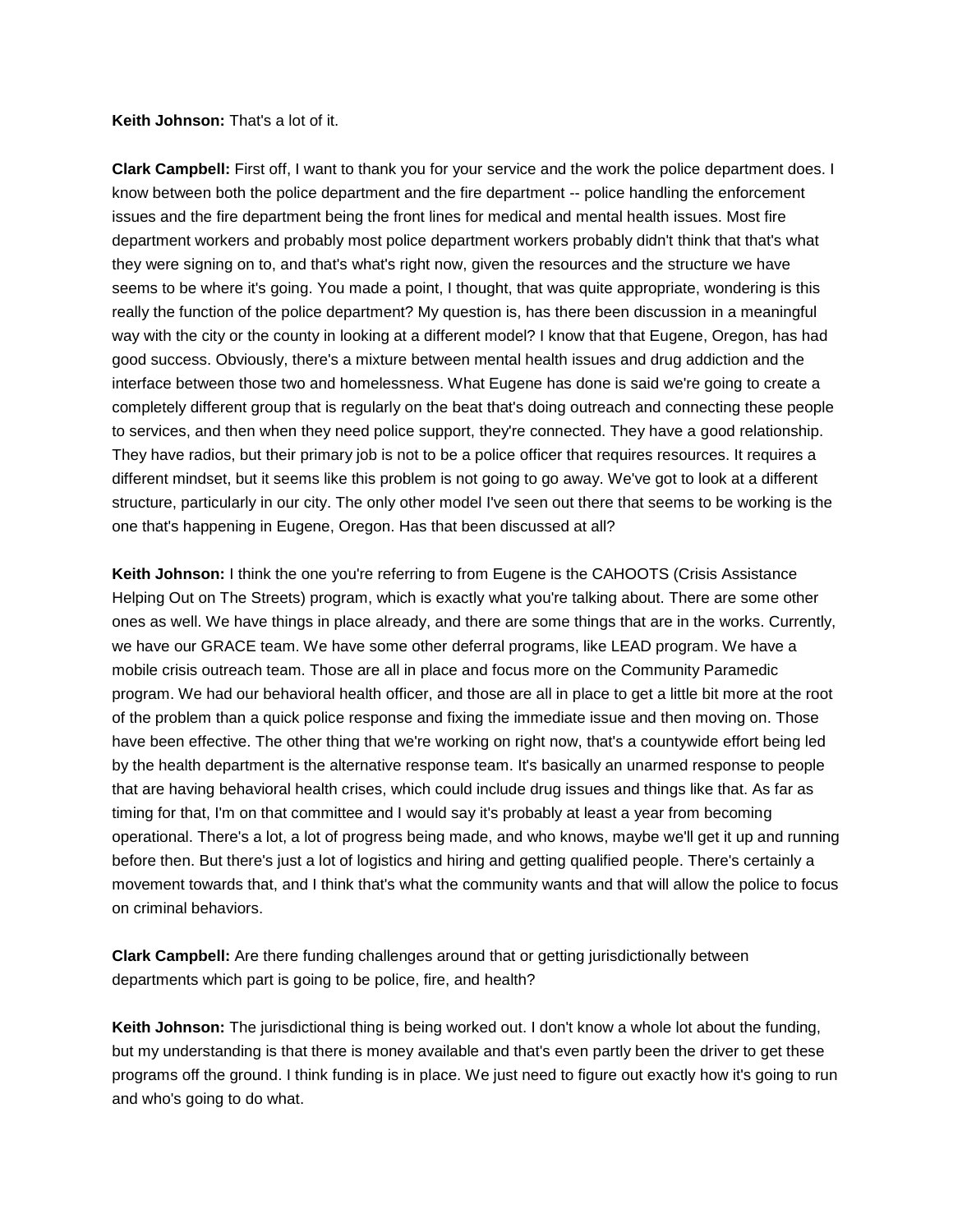**Ryan Allsop:** I consider this a kind of the field of dreams. If you build it, they will come, and so the whole West Coast has kind of worked under that philosophy for the last 20 years, which is why we're in that situation. We need to take care of them now because they're here. It's become our problem. But how do we stop it from the inflow of that five percent, 10 percent that you're talking about of the drug addicted transients? What do we have to do as a deterrent, so they stop coming? We've spent a lot of time talking about the solution for people that are here, but I'm equally concerned about the people that are coming. There's just an open door for them to come.

**Keith Johnson:** That's absolutely an issue. We do provide, particularly in Bellingham, relative to some of the other cities along the I-5 corridor, we do provide very good services and that's something that we've seen is people come up here for those services or for the housing. The other thing we have in Bellingham is we get a lot of turn backs from the border that can't get across and end up here. And so, I think that the solution to that is as we're looking at our housing pool of applicants, getting real clear guidelines for what qualifies as a Whatcom County resident and giving those people priority. Unfortunately, that's outside the purview of the police department as far as determining how that's going to work. I absolutely agree that's an issue and you get varying responses depending on who you ask whether that's actually happening. But I've seen it.

**Sarah Rothenbuhler:** CJ, did you post some questions that you wanted to ask, Keith?

**CJ Seitz:** Well, there are some new programs that I believe that the City of Bellingham is funding for downtown. I'm texting the Tara Sundin right now because my memory is vague. I believe there's some new security happening. There's more funding going to the hot team, and I swear there's something else. I bet Keith knows more than I do.

**Keith Johnson:** I'm guessing the other one you're thinking of is the alternative response team, because that's really kind of getting in the initial phases of getting spun up. The hot team is something we haven't really talked about. They're out in the camps connecting with people on a daily basis and trying to figure out based on their individual circumstances, the best path for them going forward. They just increase the funding. I think they're going to hire a couple more positions.

**CJ Seitz:** And Tara said she's going to follow up with this team about the solutions that they're working on in more detail. I recall, there was a significant investment being made.

**Keith Johnson:** Yeah, there's a lot of irons in the fire, and a lot of funding being pushed towards the program. When I look at problems facing Bellingham, I put that near the top, and it's something that we do need to address and be effective on.

**Don Goldberg:** Mayor Seth is of this committee and hasn't been coming for a while, so I'll follow up with see if either he or Bryan will start attending the meeting again.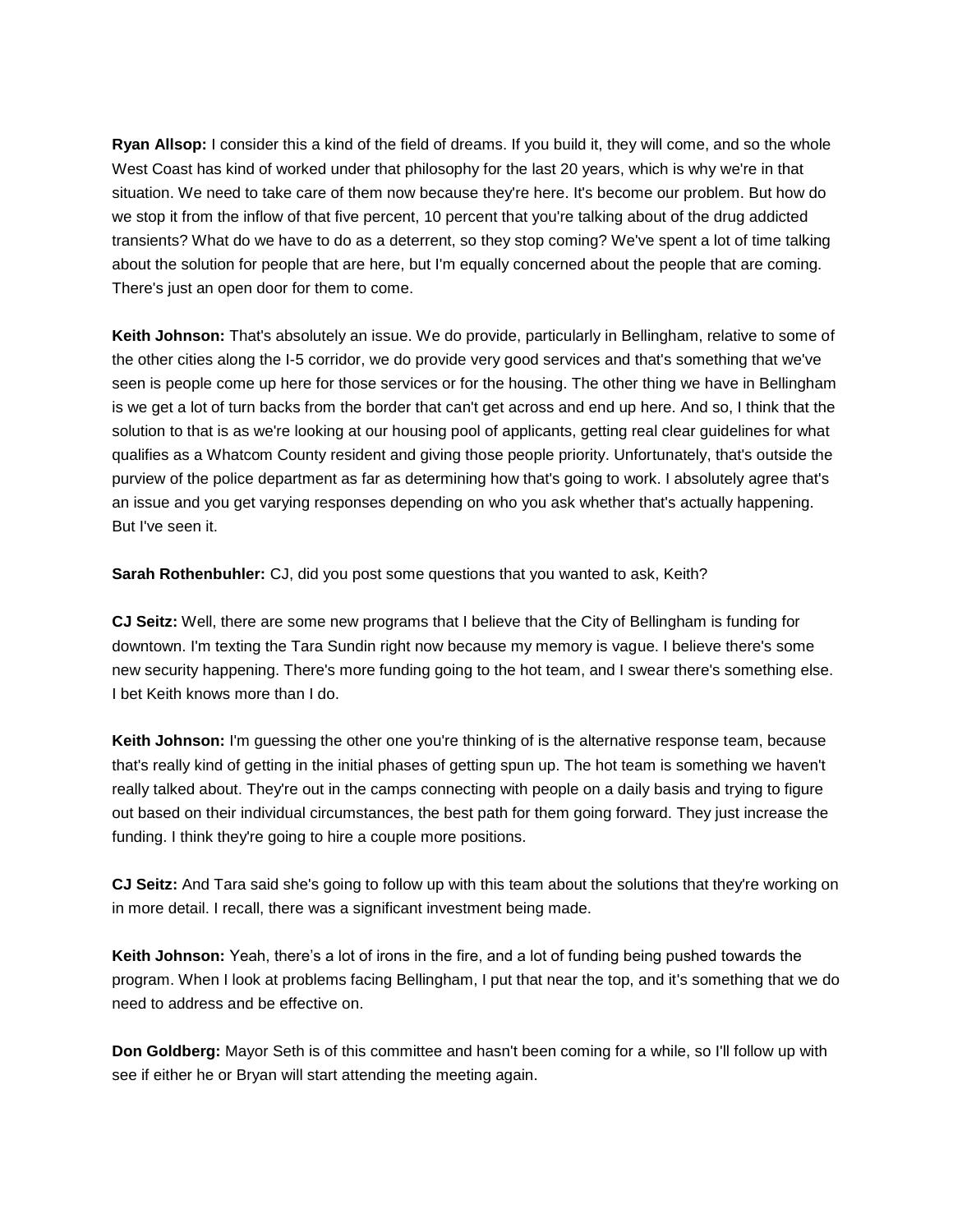### **Sarah Rothenbuhler:** That'd be great.

**Clark Campbell:** I was just in Salt Lake City over the weekend. My daughter is actually going to be taking a job next week with the 4th Street Clinic offering health care outreach services to the homeless and getting them access. Salt Lake City, like all big cities, has this problem, but it seems like they are addressing them between their ambassador program for the downtown area, being pretty aggressive with keeping those areas clean and then connecting between nonprofit groups that have funding and the police. One of the challenges I've heard directly from my daughter, who is going to be working in this area, is that there's just always going to be a fundamental fear and distrust of people who are in that place and the police department no matter how good the police department works in that area. So, getting this intermediary group where they're having regular contact and then trying to segment the ones that need health, mental health, or other assistance from the five percent that you talk about is challenges that every city is dealing with. The bigger cities are starting to look at that and go what is the core role of the police? What's the role of the fire department? There's a new thing that needs to happen here with a little bit of enforcement without the incentives that I think Ryan was talking about and getting them placed into services.

**Sarah Rothenbuhler:** Correct me if I'm wrong, but I think Keith said if he had to estimate, 90 percent of the campers are battling drug addiction, not five.

**Clark Campbell:** And he said the criminal element of that, the criminal element. So, there's a whole lot of layers of issues here in a population that's not monolithic, but that's one of the big challenges is getting them to trust so that you can get them help to get them moved on, right?

**Sarah Rothenbuhler:** There's the issue with addiction. We have some family members that have just had really tough addiction battles, and the last thing that they were ever going to do was get help. The last thing. And it's a compounding issue. It gets worse and there's a huge deterioration that happens with judgment and how you're spending your time and what you're doing to get your next hits. It doesn't stay peaceful. And if our family members hadn't ended up in jail, they'd be dead right now. It's the only thing that sobered them up enough to consider rehab and really they only went because it was a way to get out of jail and they had no other place to go. They still hate the police. They still complain about them and think they're horrible people, but we were so grateful for the police. This was in another state and they were doing well checks, letting us know they were still alive trying to help through the whole process. It's the only reason they're alive, so thank you, Keith, for all you're all doing.

**Clark Campbell:** Yeah. Tough job.

**Sarah Rothenbuhler:** We are right at the point where we've got 10 minutes left of the meeting. Are we at a good wrap up point?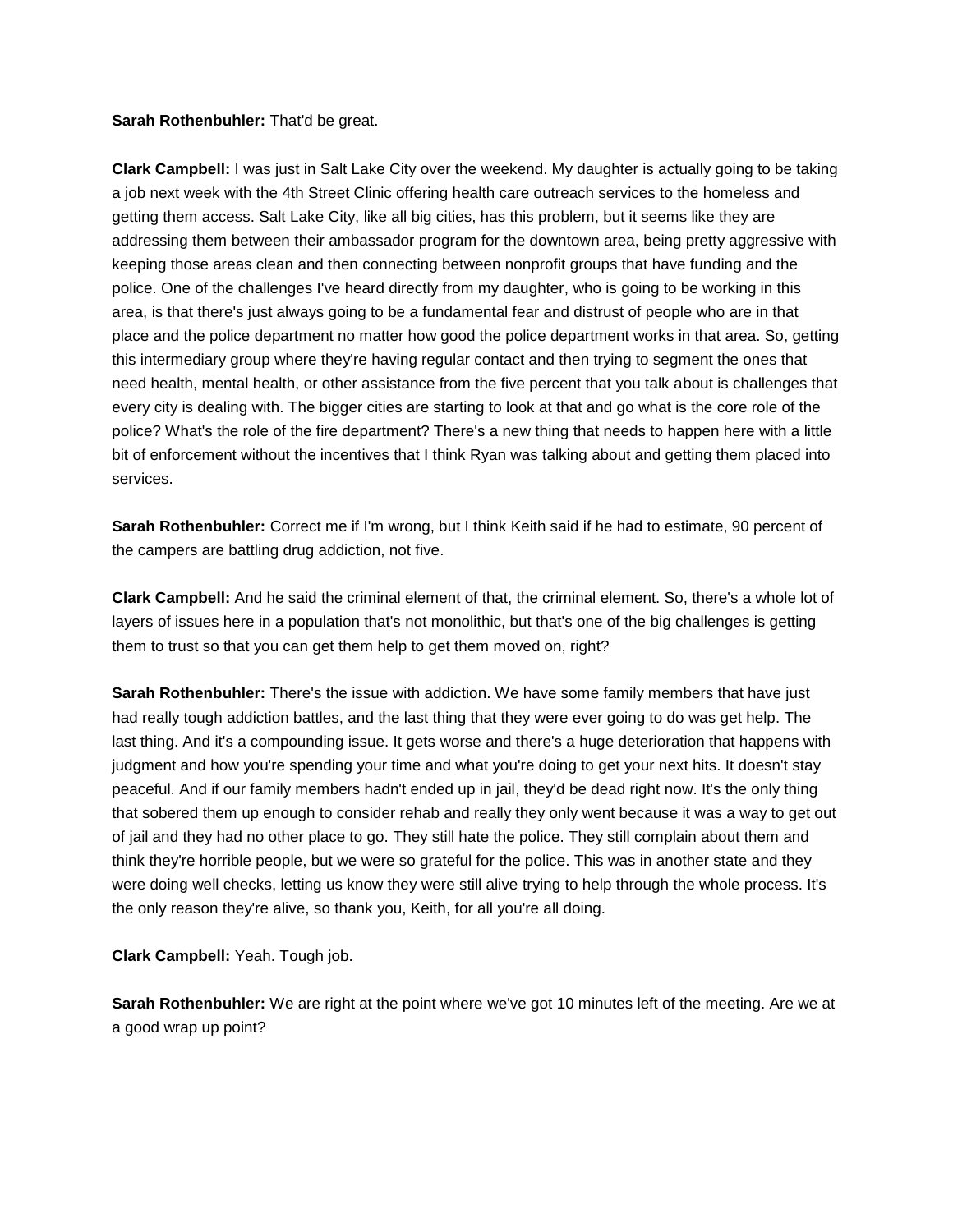# **Update on Safran and Alcoa -** Port of Bellingham's Economic Development Director, Don Goldberg

**Don Goldberg:** I wanted to give a quick update on something that's super important to the area. We talk about housing all the time and costs of living here, but part of my job is also to try to find jobs that pay more so that we can get it from the other side. The two largest lost employers were Safran with almost 300 jobs and Alcoa with seven hundred, so approximately a thousand good paying jobs in the last two years. Safran, for those of you who do not know, was purchased by Janicki Corp. That is really exciting for us because Janicki is a quality company, local, and they pay well and are in future technologies. They have purchased the Safran building. We're waiting to find out exactly what it's going to be used for, and I'm very involved with a company called Blue Wolf, who is in the process of trying to re-open the Alcoa building. They would hire all 700 people and spend about \$150million to renovate and update the plant into one of two green Alcoa aluminum smelters. That process is very political right now. The company wants to do it. There are issues with BPA and their power contract and final negotiations between them and Alcoa. It looks very good, and they're very serious, real buyers. We're hoping to know in the next two or three months whether the Alcoa facility will reopen, so I just wanted to give everybody an update. That could be as much as 1,000 new jobs between those two companies.

**Ryan Allsop:** Great.

# **Update on ARPA spending -** Whatcom County Executive, Satpal Sidhu

**Don Goldberg:** I know we have, Sarah, a little spot for Tyler, who's not here, but Executive Sidhu is with us. Did you want any update from Satpal Sidhu by any chance?

**Sarah Rothenbuhler:** Yeah, if he's prepared to give an update, that would be wonderful.

**Satpal Sidhu:** Hi, good afternoon, everybody. I don't know what questions you have. I can talk for a long time. We have very limited time, so I rather answer any questions anybody has.

**Don Goldberg:** There was a question earlier, Satpal, about water storage. We were discussing as to what are we going to do as we have too much water part of the year and not enough for part of the year. Does the county have any plans for addressing that?

**Satpal Sidhu:** Yes and no. We do have a committee formed and we are considering this thing. This involves a lot more. The federal and state drives the process as well as the local government than all the people involved to come up with a plan for storage. We have only 25 miles of river. We are not like in the middle of the state that we have 70 miles of river have a lot of opportunities. Why I say 25 miles -- up to Deming, water is tumbling down and going into the ocean. It takes less than four hours from when the rain falls for that drop of water to get to our ocean and become salt water. If we try to do reservoirs in the upper part of the river, how would we mitigate all the rain because that takes care of only snowmelt. So, this is a little complex problem, not that we are not studying, but I think there are good possibilities. We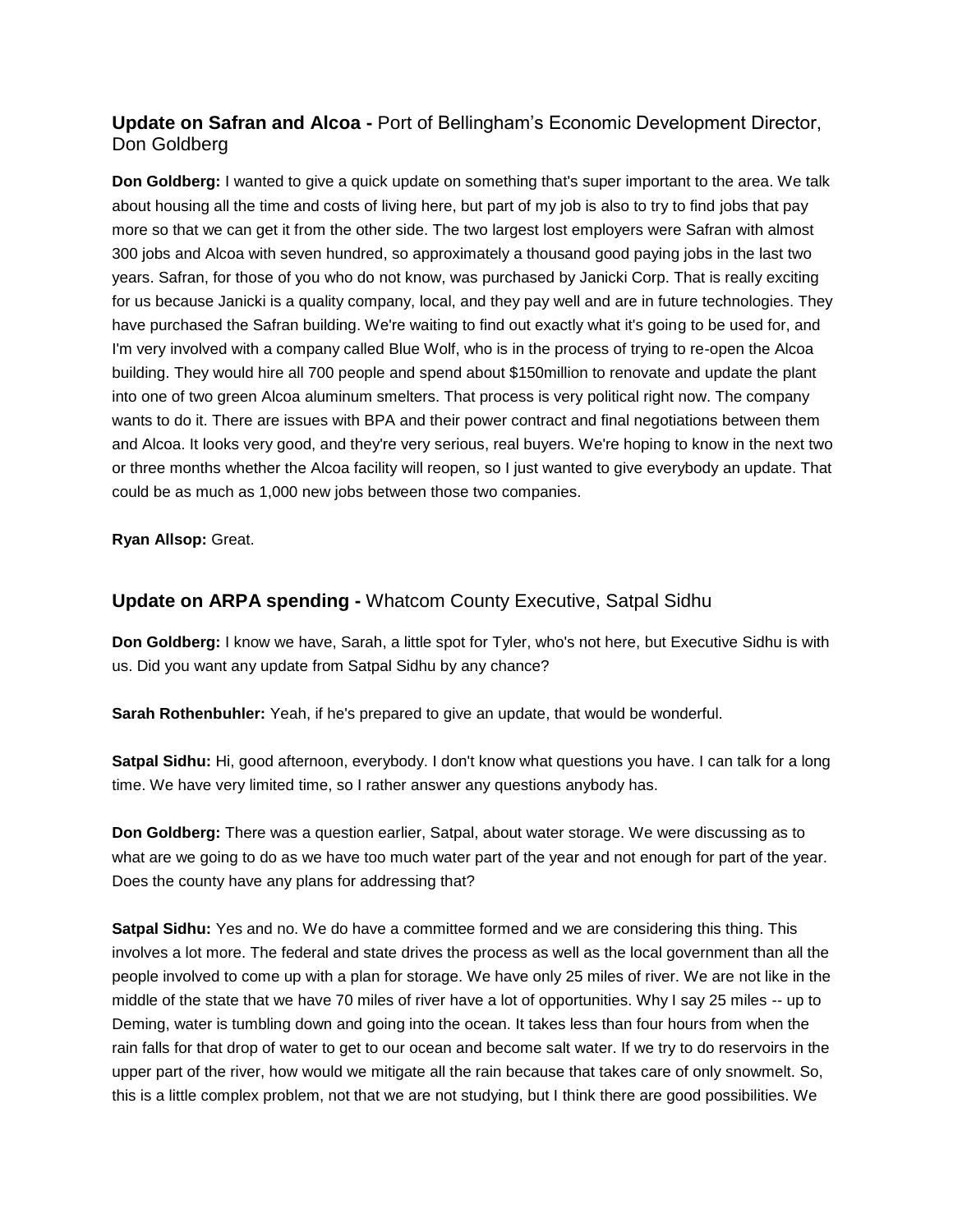have talked about one time to flood all the gravel pits in our county and have a pumping system and then pump the water out, pump the water in. I don't think it is enough of a reservoir of capacity to do that. Lynden got \$5million, which the county is supporting them for an aquifer recharge. This is a technology where you can take extra water during winter and artificially charge the groundwater aquifer and then dry it out in summer. So that is hopefully in 2022 that experimental well will be established and we'll start that experiment. The Department of Ecology is giving the grant, and we are trying to provide them with suitable land and an ability to draw the water from the South Fork. So, this in the works. So that's my short answer.

**Sarah Rothenbuhler:** Thank you. I think Clark had a question.

**Clark Campbell:** Yeah, separate, but related. Thanks for the summary. On that ARPA funding any further updates on that in terms of I know these things have timelines of when they need to be actioned. You had your priorities, but if we moved anything to actually seeing funds flow and being implemented yet.

**Satpal Sidhu:** The only place we have spent the money is in health related and the pandemic related. Another thing we have done is we put about \$1.6million into our court system. That was already approved, and we have hired attorneys. We've rented an extra building to house those attorneys on the prosecutor side and on the public defender side, and we are in the process of getting an extra judge to move that. Of course, the Delta came and now the Omicron came, and we have actually rented the place and people are working from home and all the duty trials have been postponed. So, we were hoping that this system would be working in November with actual backlog cases being worked through, but now we have another three-month delay. It seems like end of February; the court will resume but we are working. So that's the only thing that we actually spent the money. The other money has been allocated. We do not want to rush it, because the money can be committed until December 31, 2024, and can be spent before December 31, 2026. So, this is not money that we instantly have to spend. Of course, we have made these allocations.

If you remember, we did talk to this committee that we made for childcare and affordable housing. All those so-called buckets have been already allocated, but money has not been spent. It will be spent with the permission from the council. So, the next coming up immediately this year is the infrastructure projects from Ferndale, City of Blaine and in Columbia Valley. Those are the three projects where they have sewer projects, which we have ongoing negotiations with these governments to allocate the money to them from ARPA. We have also invested money in our Forest Street affordable housing project and for a childcare facility, \$1 million from ARPA. We are going to invest in two more childcare projects in this year.

**Sarah Rothenbuhler:** To my understanding, that's been studied throughout 2021. We've got this big empty mall in Bellingham. Has there been any thoughts on also utilizing that for care?

**Satpal Sidhu:** The mall is a very attractive thing, but is the mall willing to work with us or they are in a position that they want to sell it? The mall would be useful if we can get the whole thing -- the city and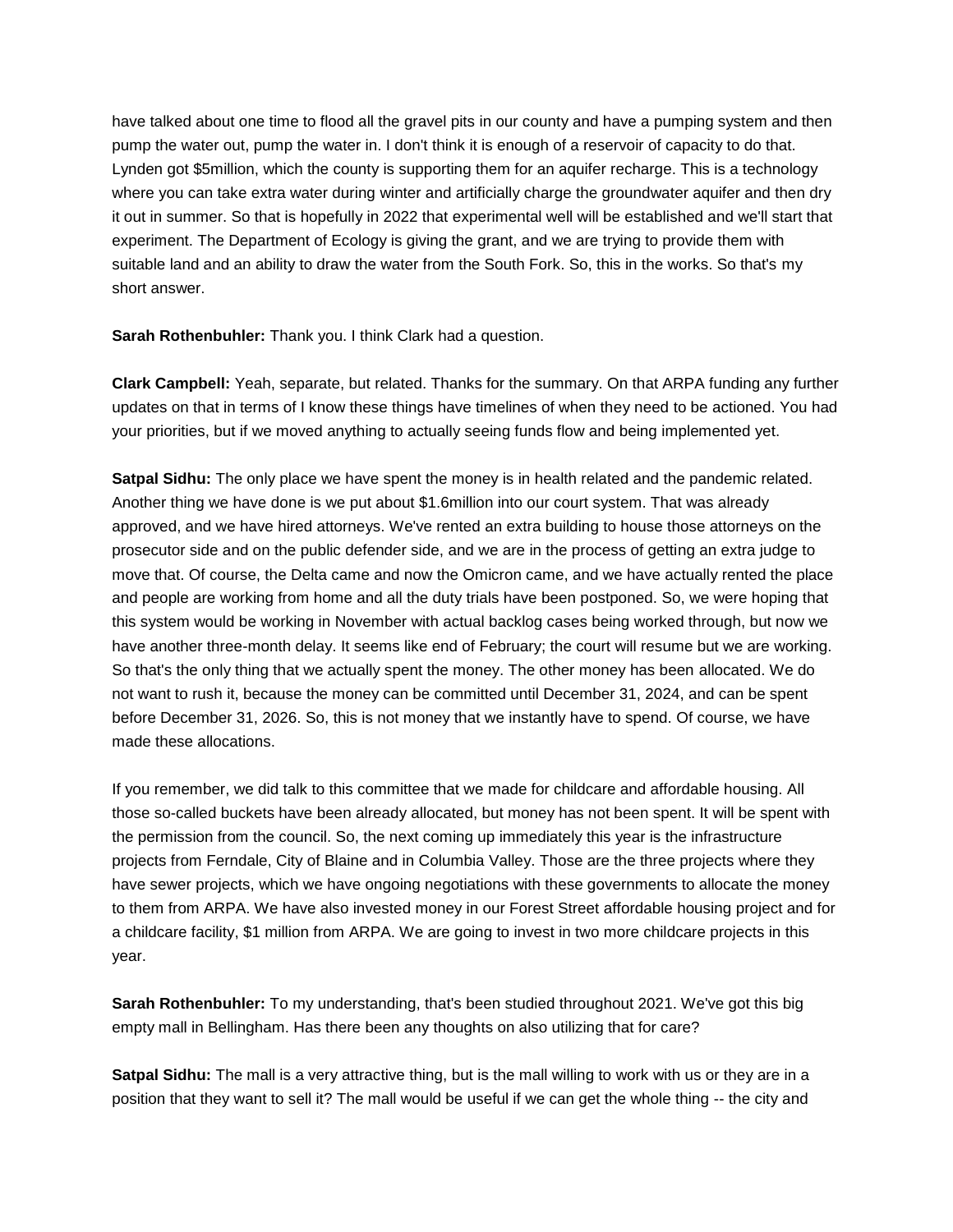county -- and do that planning. Of course, this mall is not going out of business. They have not indicated anything that they would be willing to get into even talks.

**Sarah Rothenbuhler:** What about a 30-year lease? It would be probably so much more cost effective, especially if there are things going into place. Wouldn't a 30-year lease be something to consider?

**Satpal Sidhu:** Sarah, it's not available yet.

**Sarah Rothenbuhler:** The funding or the or talking to the mall?

**Satpal Sidhu:** GGP, or whatever their new owners are. They're not interested.

**Sarah Rothenbuhler:** Oh, interesting.

**Don Goldberg:** What we find is some of the big retailers like giant anchor tenants that have gone out of business is where some of the locations that some of these new schools are going into and things like that.

Before we closed off Sarah, I got a note just now from Tara Sundin at the city, and the five programs that downtown is doing is Private Security, Homeless Outreach, which is the Hot Tea Ambassador Program, Centralized Dispatch and Training, and Alternative Response Team. There's a little explanation for each, so we'll forward this out to the whole team on this email.

**Sarah Rothenbuhler:** That would be great. We are right at the two minutes left of our meeting. Does anyone else have anything that they'd like to add? Did I see a hand up, Casey?

**Casey Diggs:** Yeah, I just wanted to bring up the Bellingham City Council might be voting to raise parking rates and change in the time downtown tonight. I think they're trying to change the time from Monday to Saturday, 11a.m. to seven p.m. and parking tickets will be \$41. The Public Works meeting was happening right now, so I wasn't able to watch that, but I had a coworker watching it, texting me what was going to happen. If you don't want \$41 parking tickets, maybe call your City Council member this evening.

**Sarah Rothenbuhler:** That's going to make it even harder for the downtown businesses.

**Casey Diggs:** I tell people my job is actually parking and garbage, not really a brewer.

**Don Goldberg:** Or parking garbage.

**Sarah Rothenbuhler:** You're an amazing business downtown and add a really nice tone . It's had to have been a real struggle so thank you.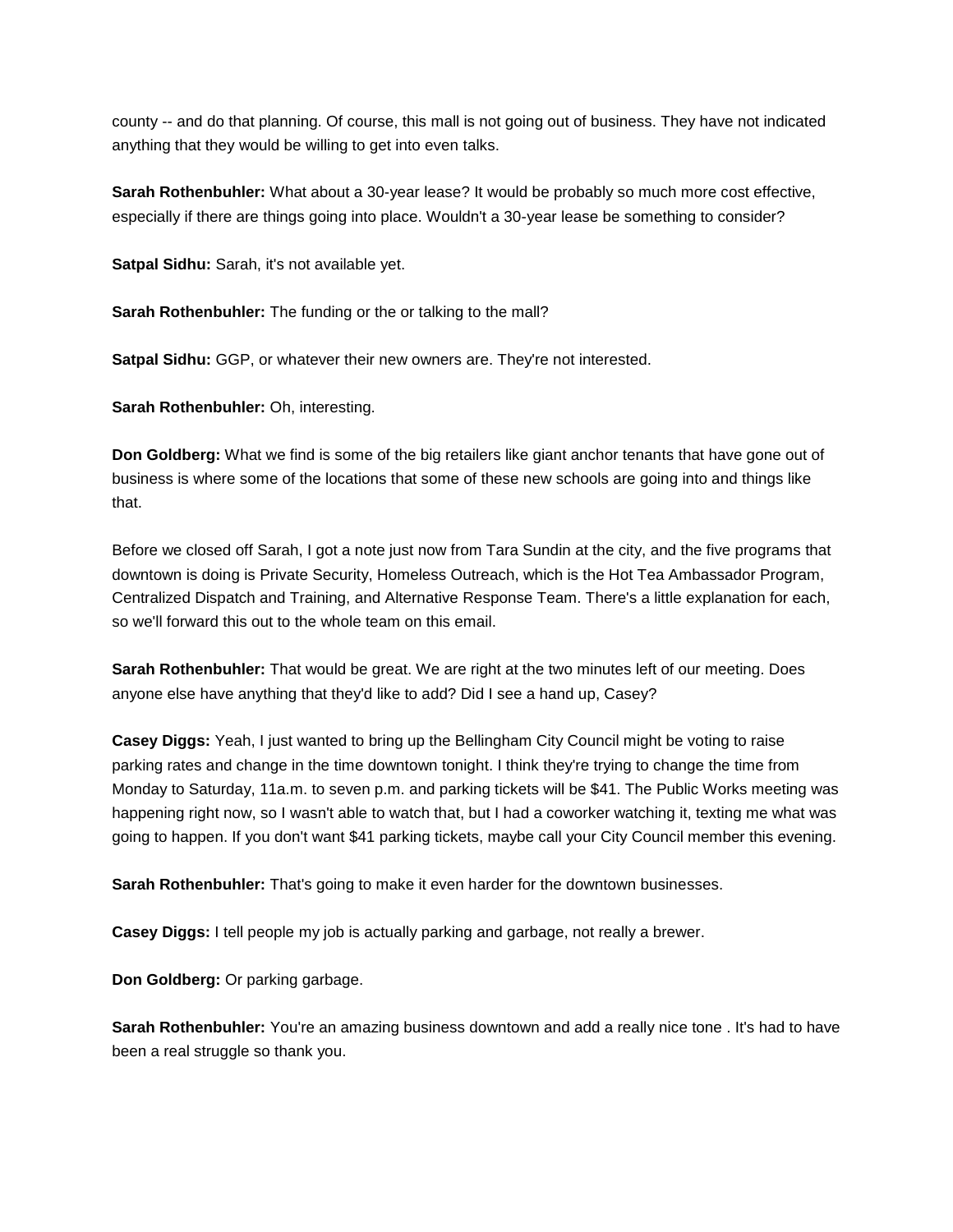**Sarah Rothenbuhler:** So, everybody, thank you so much. Thank you to all of our speakers. You were amazing and we appreciate your time. I'll be reaching out to all the members. I didn't anticipate leading this meeting, so sorry if it was a little bit clunky, but a special thank you to Clark. We've got a game plan for ongoing agenda items and really want to get all of your input. With that, I'll make a motion to end the meeting, the January 2022 meeting.

**Clark Campbell:** I'll second that motion. And Sarah, sorry for throwing you off the deep end, but I knew you could handle it. Figured a nice clean transition as of January was going to be the best way to do that. So. Well done. Thank you.

## **Close**

**Next meeting:** Monday, February 28, 2022, 11am (note: February 21 is a holiday)